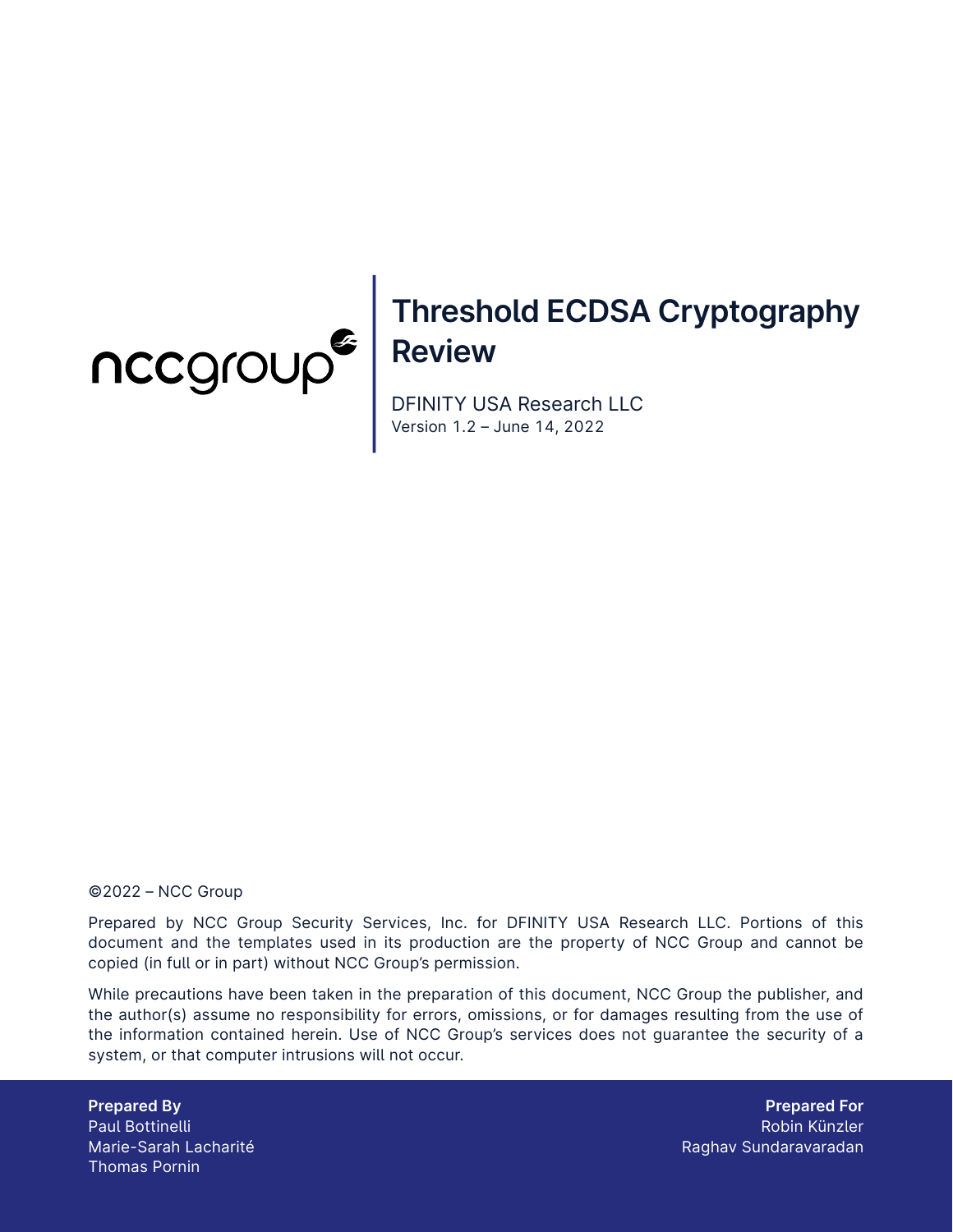# **1 Executive Summary**

# **Synopsis**

In March 2022, DFINITY engaged NCC Group to conduct a security and cryptography review of a threshold ECDSA implementation, which follows a novel approach described in the reference paper entitled "Design and analysis of a distributed ECDSA signing service" and available on the IACR ePrint archive at [https://eprint.iacr.org/2022/506.](https://eprint.iacr.org/2022/506) The threshold ECDSA protocol will be deployed into the architecture of the Internet Computer. The ability for canisters to perform threshold signature generation and verification will facilitate the integration of the Internet Computer with other blockchains using ECDSA signatures, including Bitcoin and Ethereum.

The project methodology primarily relied upon manual code review supported by dynamic interaction with the test cases, as well as review of the supporting reference paper. This project was delivered by three consultants over 15 person-days of effort. Full source code access was provided.

Following this review, in early May 2022, NCC Group performed a retest of the findings uncovered during the initial engagement. That follow-up engagement also included the review of a short pull request incorporating changes to the underlying encryption scheme.

# **Scope**

NCC Group's evaluation included the following components from the ic repository, available on GitHub at [https://github.com/dfinity/ic/.](https://github.com/dfinity/ic/) The review was performed on commit a18a6fa14041650e36444d959dc34ec9b23a23b6 , dated Tuesday March 8.

- The crate [tECDSA](https://github.com/dfinity/ic/tree/master/rs/crypto/internal/crypto_lib/threshold_sig/tecdsa), part of the larger DFINITY cryptographic library.
- The traits IDkgProtocol , ThresholdEcdsaSigner , ThresholdEcdsaSigVerifier defined in the file [canister\\_threshold\\_sig.rs](https://github.com/dfinity/ic/blob/master/rs/interfaces/src/crypto/sign/canister_threshold_sig.rs) and their respective implementations, including the methods implementing the algorithms defined in the paper, such as create\_dealing() , sign\_share() or verify\_sig\_share() .
- A number of code pointers suggested by the DFINITY team, including the function generate\_idkg\_dealing\_encryption\_keys() to generate dealing encryption keys, as well as a number of traits related to the Crypto Service Provider (CSP) and some of their respective implementations in the Vault.

Additionally, the NCC Group team also used the supporting internal draft reference paper "Design and analysis of a distributed ECDSA signing service" dated March 14, 2022.

During the retest, the NCC Group team also reviewed a pull request [\(CRP-1455\)](https://github.com/dfinity/ic/commit/d8605feca47e53e6ca1acd315d378a9db6888eed) that added a zero-knowledge proof to the underlying MEGa encryption and decryption procedures in order to closely follow the reference paper.

# **Limitations**

Good coverage of the in-scope elements was achieved within the given time frame. However, the CSP and Vault implementations are complex components whose functionalities extend past the usage of the threshold ECDSA implementation. As such, they were reviewed in the context of the tECDSA library and their integration with the rest of the IC architecture was not investigated in great depth, due to the time-boxed nature of the engagement. Additionally, the development and implementation of state-of-the-art cryptographic algorithms may have subtle issues that a time-boxed review may not necessarily uncover.

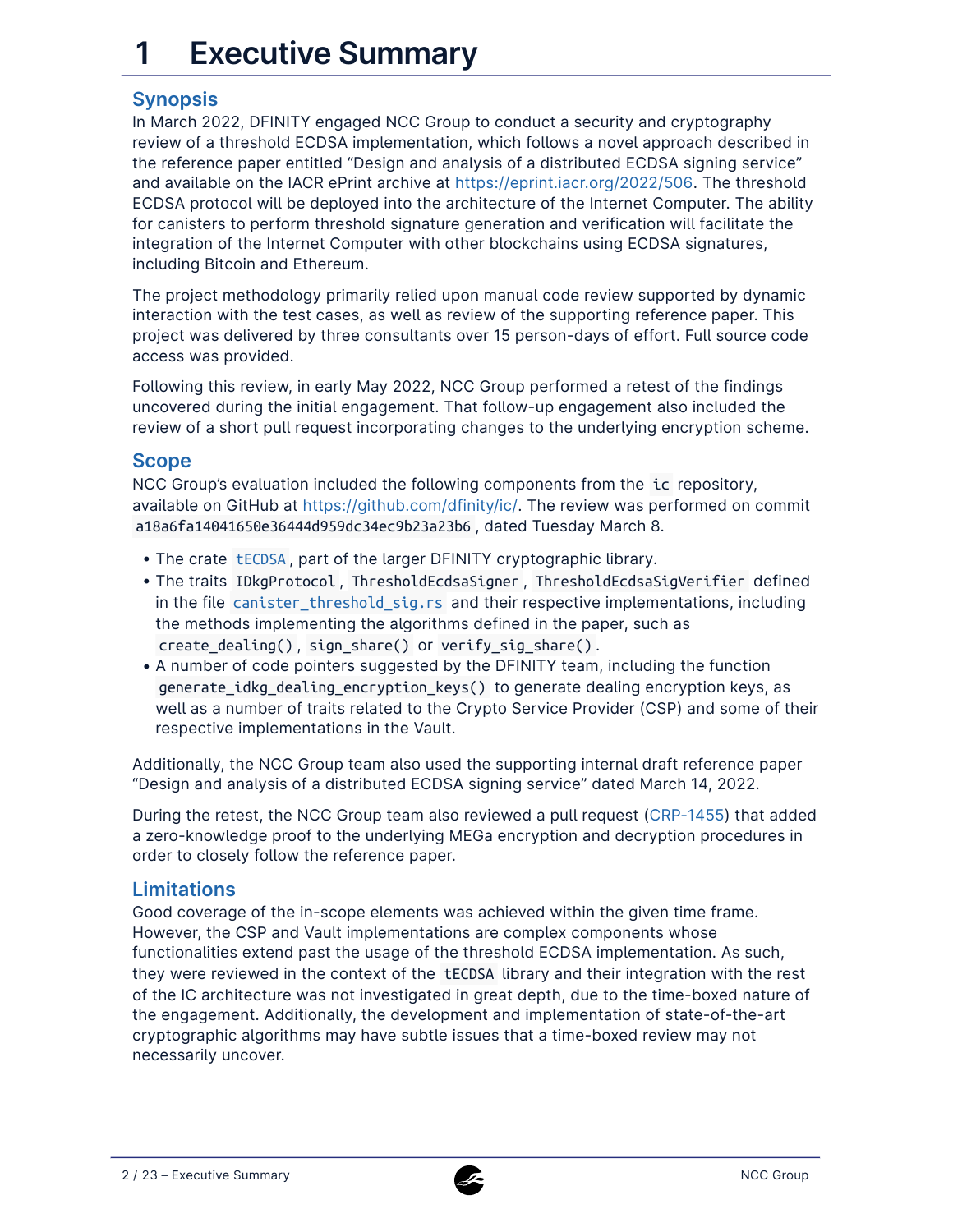# **Key Findings**

The assessment did not uncover any critical or high severity findings. Among the five findings reported, the reviewers identified a common theme; three findings were related to side-channel leakage:

- [Non-Constant-Time Check for Duplicate Scalars](#page-7-0).
- [Conditional Assignment Is Not Constant-Time.](#page-5-0) •
- [Square Root Extraction Leaks Input Validity.](#page-9-0)

A section containing engagement notes is provided in Engagement Notes.

**After retesting**, NCC Group found that the majority of the findings had been addressed. Out of a total of five (5) original findings, four (4) were marked as *Fixed* while one (1) informational finding was marked as *Partially Fixed*. Additionally, the NCC Group team noted that DFINITY diligently addressed a majority of the observations presented in the informational [Engagement Notes](#page-17-0) section.

#### **Strategic Recommendations**

Pay careful attention to side-channel leakage and to the mitigations implemented, particularly since compiler updates or new target platforms may render some of the mitigations obsolete. Consider writing more end-to-end tests exercising the threshold ECDSA functionalities, including comprehensive negative tests.

Finally, consider updating the implementation to more closely follow the reference paper, including defining and naming structures that mimic the ones defined in the paper. For example, the algorithms implemented could be annotated with direct references to the paper, which would help future reviewers and drive community adoption of this novel algorithm.

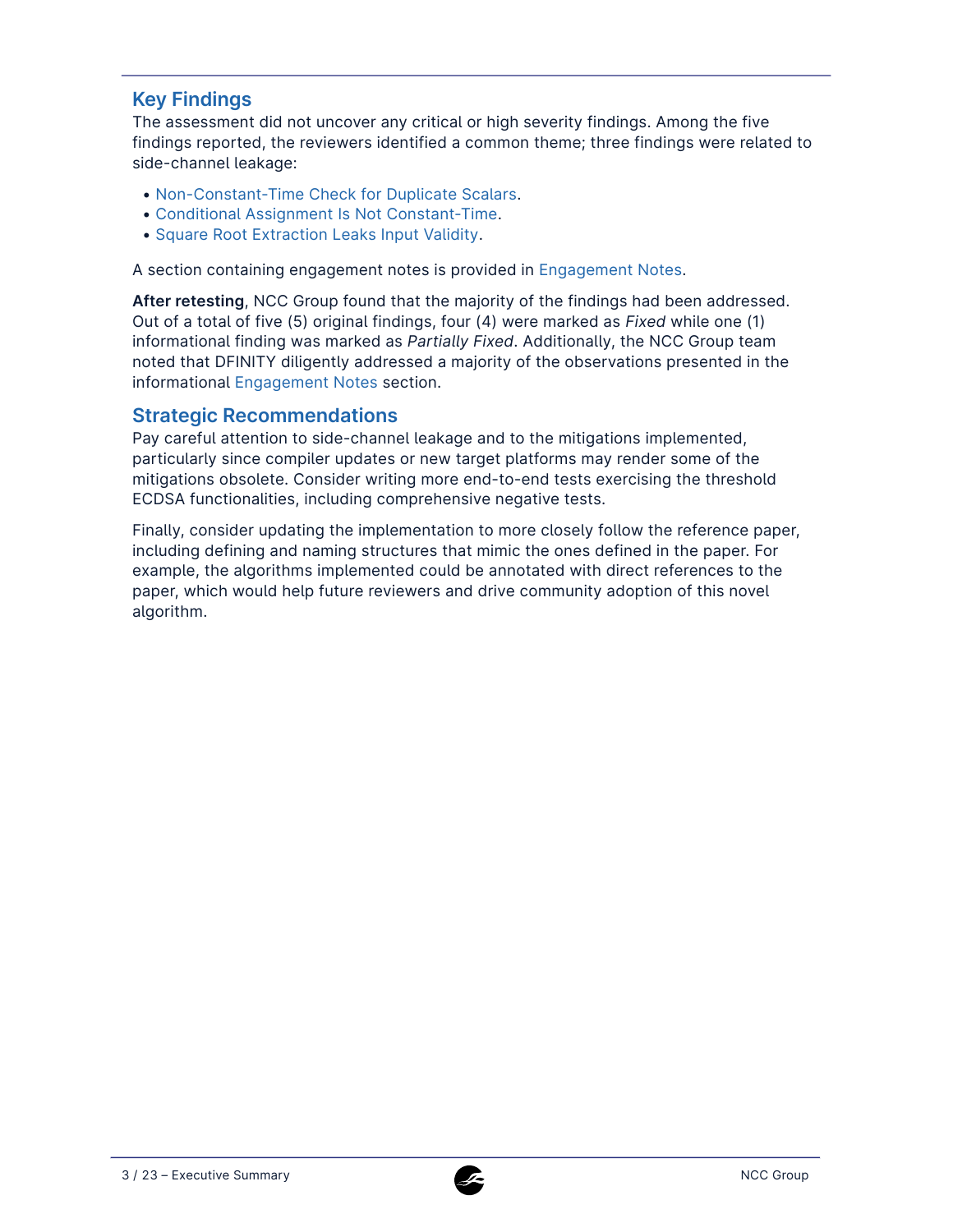# **2 Dashboard**

| <b>Target Data</b> |                                                | <b>Engagement Data</b> |                                                                    |  |
|--------------------|------------------------------------------------|------------------------|--------------------------------------------------------------------|--|
| <b>Name</b>        | <b>Threshold ECDSA</b>                         | <b>Type</b>            | Cryptography Review                                                |  |
| <b>Type</b>        | Cryptographic library and<br>calling functions | <b>Method</b>          | Code-assisted                                                      |  |
| <b>Platforms</b>   | Rust Implementation                            | <b>Dates</b>           | 2022-03-07 to<br>2022-03-18                                        |  |
| <b>Environment</b> | Local                                          | <b>Consultants</b>     | 3                                                                  |  |
|                    |                                                |                        | Level of Effort $15$ person-days + 5<br>person-days for the retest |  |

# **Targets**

| tecdsa                                           | Cryptographic library containing the threshold ECDSA implementation:<br>https://github.com/dfinity/ic/tree/master/rs/crypto/internal/crypto_lib/<br>threshold_sig/tecdsa.                            |
|--------------------------------------------------|------------------------------------------------------------------------------------------------------------------------------------------------------------------------------------------------------|
| <b>DFINITY's IC</b><br><b>Rust</b><br>repository | General Rust repository which includes some of the traits (i.e.<br>IDkgProtocol, ThresholdEcdsaSigner, and ThresholdEcdsaSigVerifier)<br>under review: https://github.com/dfinity/ic/blob/master/rs. |

# **Finding Breakdown**

| <b>Critical issues</b> | O |
|------------------------|---|
| High issues            | 0 |
| Medium issues          |   |
| Low issues             |   |
| Informational issues   |   |
| <b>Total issues</b>    | ა |

# **Category Breakdown**

| Cryptography    | 3    |        |     |               |  |
|-----------------|------|--------|-----|---------------|--|
| Data Validation |      |        |     |               |  |
| Patching        |      |        |     |               |  |
| Critical        | High | Medium | Low | Informational |  |

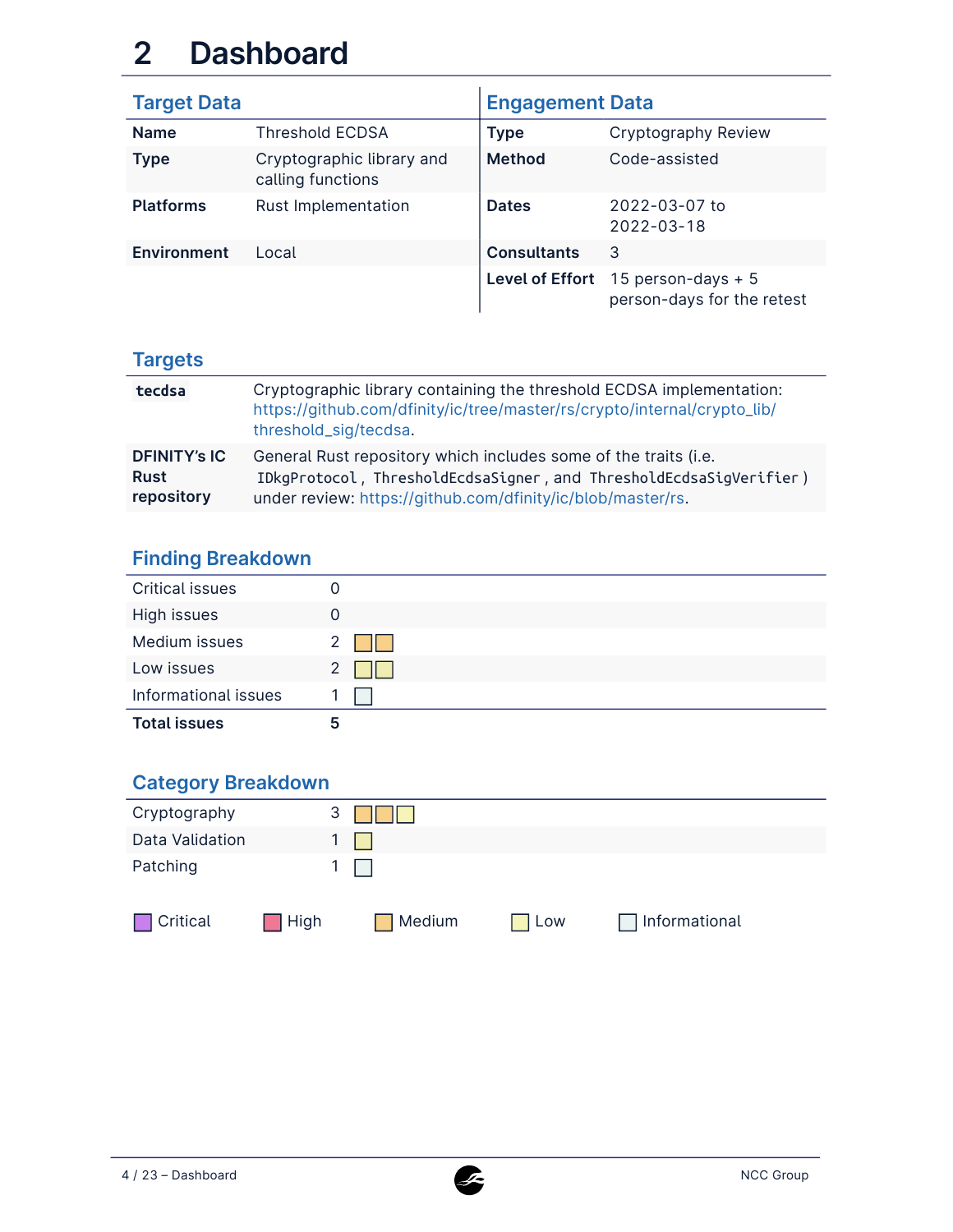# **3 Table of Findings**

For each finding, NCC Group uses a composite risk score that takes into account the severity of the risk, application's exposure and user population, technical difficulty of exploitation, and other factors.

| <b>Title</b>                                                                   | <b>Status</b>          | ID         | <b>Risk</b> |
|--------------------------------------------------------------------------------|------------------------|------------|-------------|
| Conditional Assignment Is Not Constant-Time                                    | Fixed                  | P4M        | Medium      |
| Non-Constant-Time Check for Duplicate Scalars                                  | Fixed                  | LB4        | Medium      |
| <b>Square Root Extraction Leaks Input Validity</b>                             | Fixed                  | <b>TBP</b> | Low         |
| MEGa Ciphertext's verify_is() Function Does Not<br>Check Ephemeral Key's Curve | Fixed                  | <b>WXX</b> | Low         |
| <b>Outdated Dependencies</b>                                                   | <b>Partially Fixed</b> | T4U        | Info        |

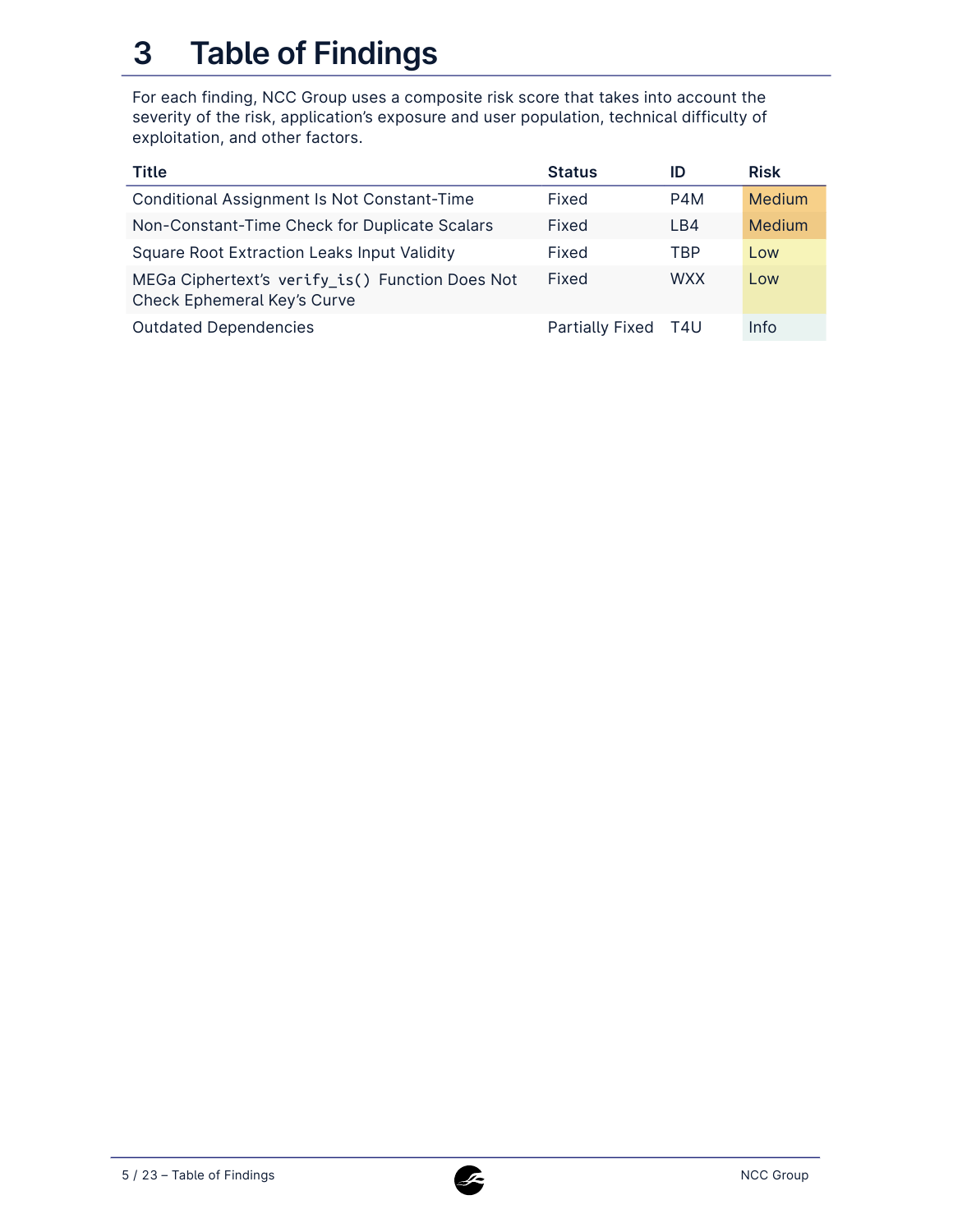# <span id="page-5-0"></span>**4 Finding Details**

#### **Conditional Assignment Is Not Constant-Time Medium**

| <b>Overall Risk</b> Medium |        |               | Finding ID NCC-E003936-P4M   |
|----------------------------|--------|---------------|------------------------------|
| <b>Impact</b>              | Medium |               | <b>Category</b> Cryptography |
| <b>Exploitability Low</b>  |        | <b>Status</b> | Fixed                        |

#### **Impact**

Attackers may infer the value of the control Boolean from timing-based side channels.

#### **Description**

The ct\_assign() function is defined by the derive\_field\_element() macro, as part of an implementation of a prime order finite field. The role of this function is to copy a source value ( other ) into a field element variable ( self ), conditionally on a control value ( assign ):

```
/// If assign is true then set self to other
pub fn ct_assign(&mut self, other: &Self, assign: bool) {
    let mask = 0u64.wrapping_sub(assign as u64);
    for i in 0..#limbs {
        self.limbs[i] = (self.limbs[i] & !mask) ^ (other.limbs[i] & mask);
    }
}
```
This function tries to be *constant-time*, i.e. not to allow outsiders from guessing any information on the source inputs, including the Boolean control value, from timing-based side channels. The code shown above computes a 64-bit "mask" value (the all-zero or allone value, depending on the value of assign ), then performs Boolean bitwise operations to select, limb by limb, the new value for the target structure. At least, such is the intent.

The reality is different. Looking at the assembly output produced by the Rust compiler on this function (for a 256-bit modulus, with rustc 1.57.0 on an x86\_64 Linux system), we find this sequence:

```
testl %edx, %edx
       je .LBB2_2
       movups (%rsi), %xmm0
       movups 16(%rsi), %xmm1
       movups %xmm1, 16(%rdi)
       movups %xmm0, (%rdi)
.LBB2_2:
       retq
```
In this code, the assign Boolean is obtained in the edx register. That value is tested, and, if found equal to 0 (i.e. false ), a conditional jump ( je ) skips the rest of the function; if the value is not 0, then a simple copy is performed (here, with two 128-bit wide copies using SSE2 registers, since this example was compiled for a 256-bit modulus). In other words, the compiler worked out that the function was really a conditional assignment, and helpfully "optimized" it with a conditional jump and a copy, i.e. a non-constant-time sequence of opcodes. The resulting execution time and memory access pattern will depend on the value the Boolean control value, making it conceptually accessible to attackers though timing-based side channels.

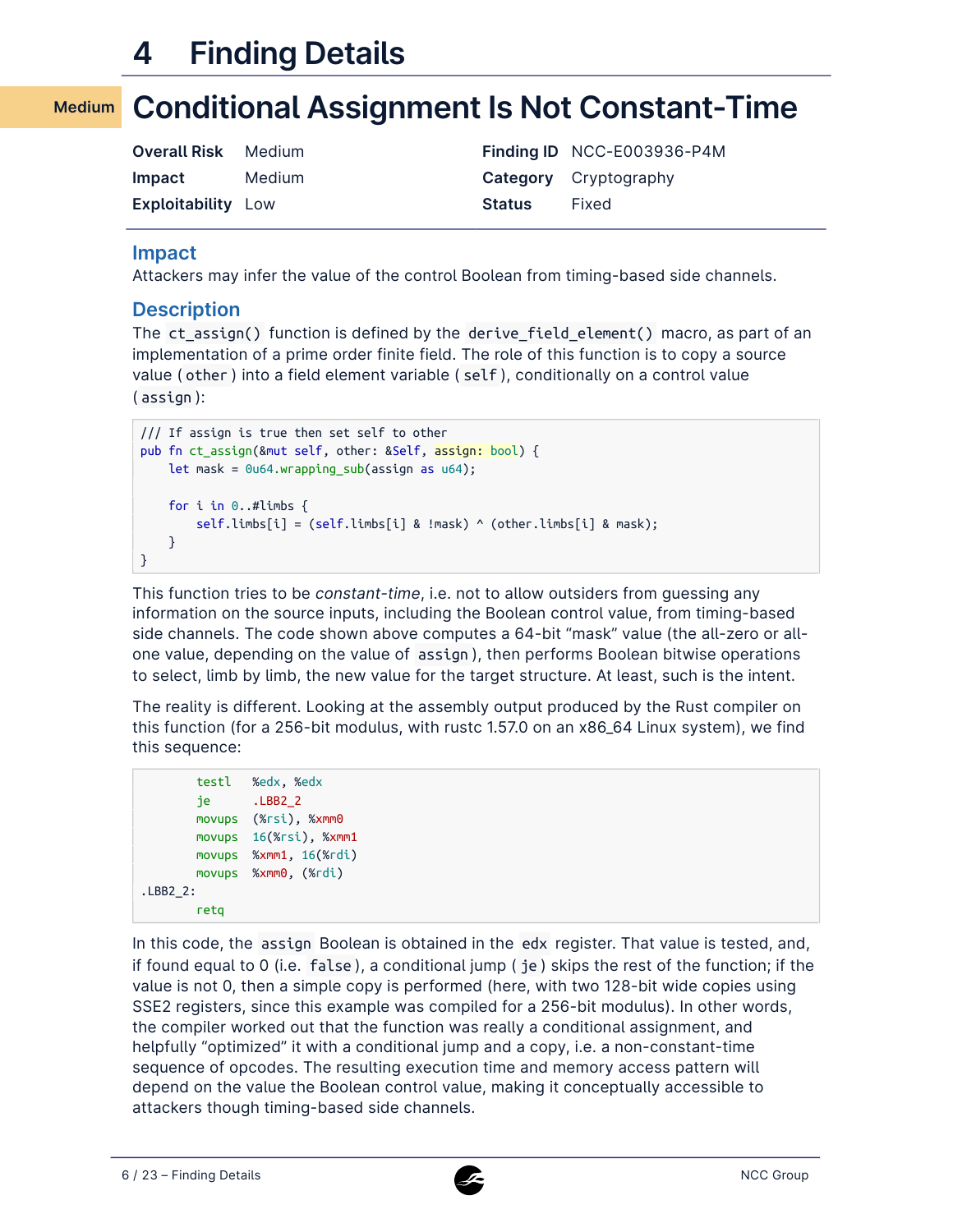The culprit here is the bool type. The compiler knows that a Boolean can only have values true and false ; it thus tries to find what optimizations are possible in the code sequence assuming that the value is one or the other. The compiler then finds that if assign is true , then mask is the all-one value and the loop is a simple copy, which it can unroll and inline, while a value of false for assign leaves the structure unmodified.

**Note:** in the current implementation of threshold-ECDSA, ct\_assign() is invoked only as part of the hash-to-curve implementation, which is not used on private data for the moment. However, ct\_assign() is a public library function, and the set of potential callers is conceptually unbounded.

#### **Recommendation**

The case of Booleans is a special case of *range analysis*, in which the compiler maintains a notion of the possible values of a given variable as a range. When the range is so short than only a few values are possible, the compiler may switch to systematic exploration and use unexpected conditional jumps, as demonstrated here. To avoid such issues, the following rules are recommended:

- Do not use bool for secret values. Secret Booleans should be held in an unsigned integer type such as u64 .
- Do not use 1 for true , but a larger value, to obtain a larger "range" (in terms of range analysis). It is convenient to normalize on 0 for false and 0xFFFFFFFFFFFFFFFF for true .

Alternatively, rely on the external subtle <sup>1</sup> crate for constant-time operations. This crate internally uses the u8 type to hold secret Booleans, and has [additional mitigations](https://github.com/dalek-cryptography/subtle/blob/b4b070c3faf87cb8f324bd0ed0a5e5ec32d3a5b0/src/lib.rs#L217) to avoid overzealous compiler optimizations.

### **Location**

[tecdsa/fe-derive/src/lib.rs, line 278](https://github.com/dfinity/ic/blob/a18a6fa14041650e36444d959dc34ec9b23a23b6/rs/crypto/internal/crypto_lib/threshold_sig/tecdsa/fe-derive/src/lib.rs#L278)

# **Retest Results**

#### **2022-05-03 – Fixed**

As part of commit [34703fad](https://github.com/dfinity/ic/commit/34703fad074f5bb53142b2cf5f569c5c66c6c3b1), the ct\_assign() function was updated according to the recommendation. The function changed the type of the assign parameter to a subtle::Choice , and now uses the conditional\_select() function, both provided by the subtle crate, as can be seen in the code excerpt below.

```
/// If assign is true then set self to other
pub fn ct_assign(&mut self, other: &Self, assign: subtle::Choice) {
   use subtle::ConditionallySelectable;
    for i in 0..#limbs {
       self.limbs[i] = u64::conditional_select(&self.limbs[i], &other.limbs[i], assign);
    }
}
```
As such, the finding was marked as "Fixed".



<sup>1.</sup><https://crates.io/crates/subtle>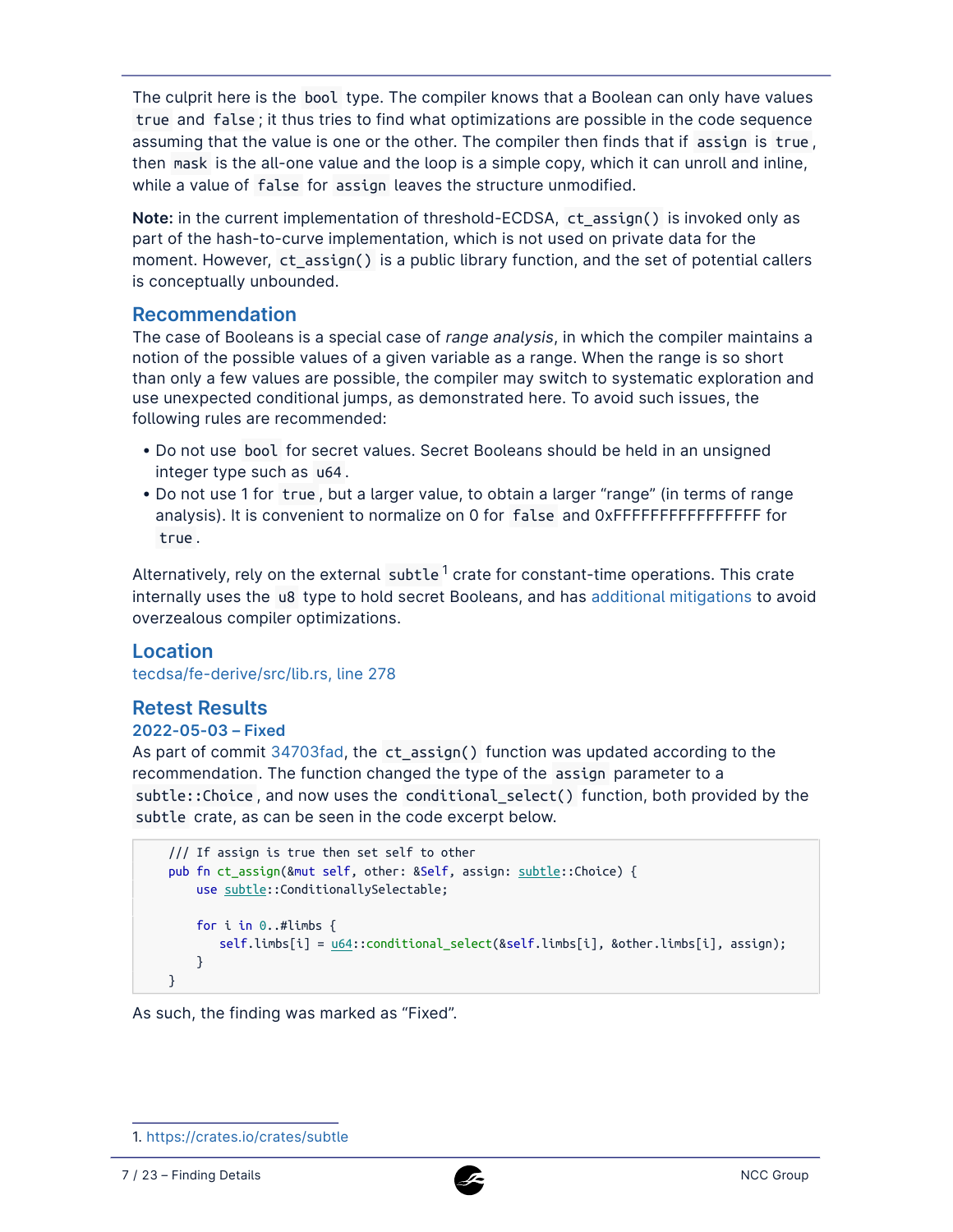# <span id="page-7-0"></span>**Non-Constant-Time Check for Duplicate Medium Scalars**

| <b>Overall Risk</b> Medium |        |               | Finding ID NCC-E003936-LB4   |
|----------------------------|--------|---------------|------------------------------|
| <b>Impact</b>              | Medium |               | <b>Category</b> Cryptography |
| <b>Exploitability Low</b>  |        | <b>Status</b> | Fixed                        |

## **Impact**

Information on the value of the involved secret scalars leaks through timing-based side channels, even in the normal situation where there is no duplicate.

# **Description**

The contains\_duplicates() function verifies that a given list of elliptic curve scalars are all different from each other:

```
pub(crate) fn contains_duplicates(scalars: &[EccScalar]) -> bool {
    let mut set = std::collections::HashSet::new();
    // This function is only used in cases where we need to exclude duplicates
    // and will immediately return an error, so an early exit (leaking if there
    // are duplicates or not) does not have implications wrt side channels.
    for scalar in scalars {
       if !set.insert(scalar.serialize()) {
           return true;
       }
    }
    false
}
```
The comment indicates that under normal conditions, there will be no duplicate, and if there is, then the duplicate will be excluded and the fact that it happened does not yield any usable information to attackers, thereby making the early exit innocuous. However, even under normal conditions, some extra information on the involved scalars leaks through timing-based side channels:

- The implementation of HashSet uses the default hashing and equality functions on the values, which here are encoded scalars and have type Vec<u8> . The equality comparison on the two such vectors of bytes is *not* constant-time since it exits early, as soon as a byte difference is found.
- HashSet uses a hashtable, accumulating values in "buckets" (lists) indexed by the (truncated) hash value; the memory access pattern when adding a new value into the set will depend on the number of values which already fell into the same bucket, which depends on the hash values computed over previous values. The hash function used is non-cryptographic and any information on its output is liable to be translated into algebraic information on the scalar.

The contains\_duplicate() function is not public. In the threshold ECDSA implementation, it is called from one place, which is the at\_value() function that performs Lagrange interpolation on polynomials.

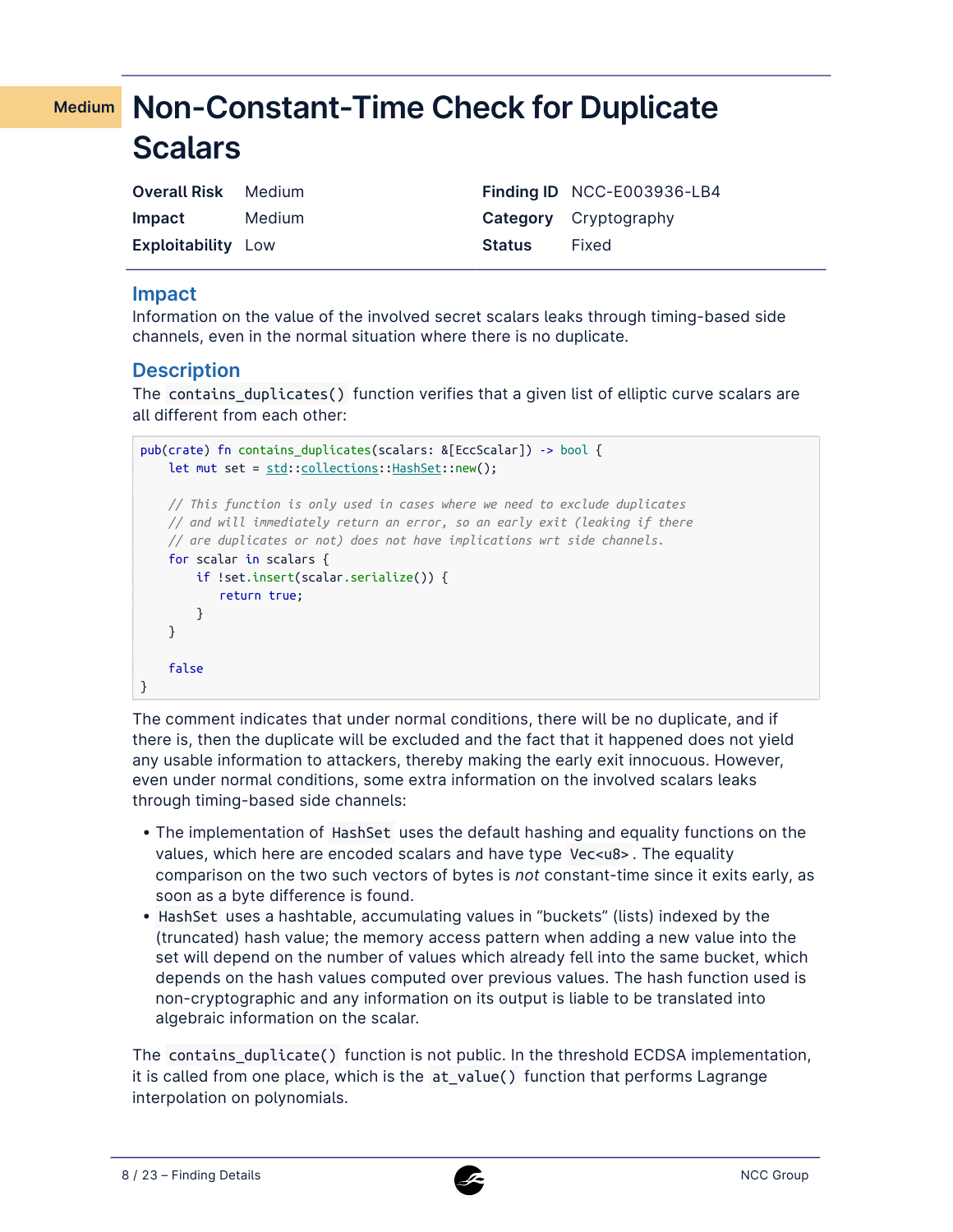### **Recommendation**

There are two main ways to remove the side-channel leaks reported here:

- The simple way is to replace the HashSet with pair-wise constant-time comparisons on the scalars. It will unfortunately require a number of comparisons quadratic in the number of scalars, which may have a high cost if used on a large list of scalars.
- Another way is to generate a random, transient symmetric key *K*, then use *K* to compute HMAC/SHA-256 over each serialized scalar, and then use the HashSet on the HMAC outputs.

With such methods, the fact that there is a duplicate will still leak (but this is innocuous in the current use of the function), but no otherwise usable information will leak to outsiders through timing-based side channels.

### **Location**

[tecdsa/src/group.rs, line 696](https://github.com/dfinity/ic/blob/a18a6fa14041650e36444d959dc34ec9b23a23b6/rs/crypto/internal/crypto_lib/threshold_sig/tecdsa/src/group.rs#L696)

#### **Retest Results**

#### **2022-05-02 – Fixed**

As part of commit [69f47b7d](https://github.com/dfinity/ic/commit/69f47b7d64b4148c0087680a16630979b79fd996), the code was updated to clearly indicate that this non constant-time check was used exclusively on public data.

As such, the finding was marked as "Fixed".

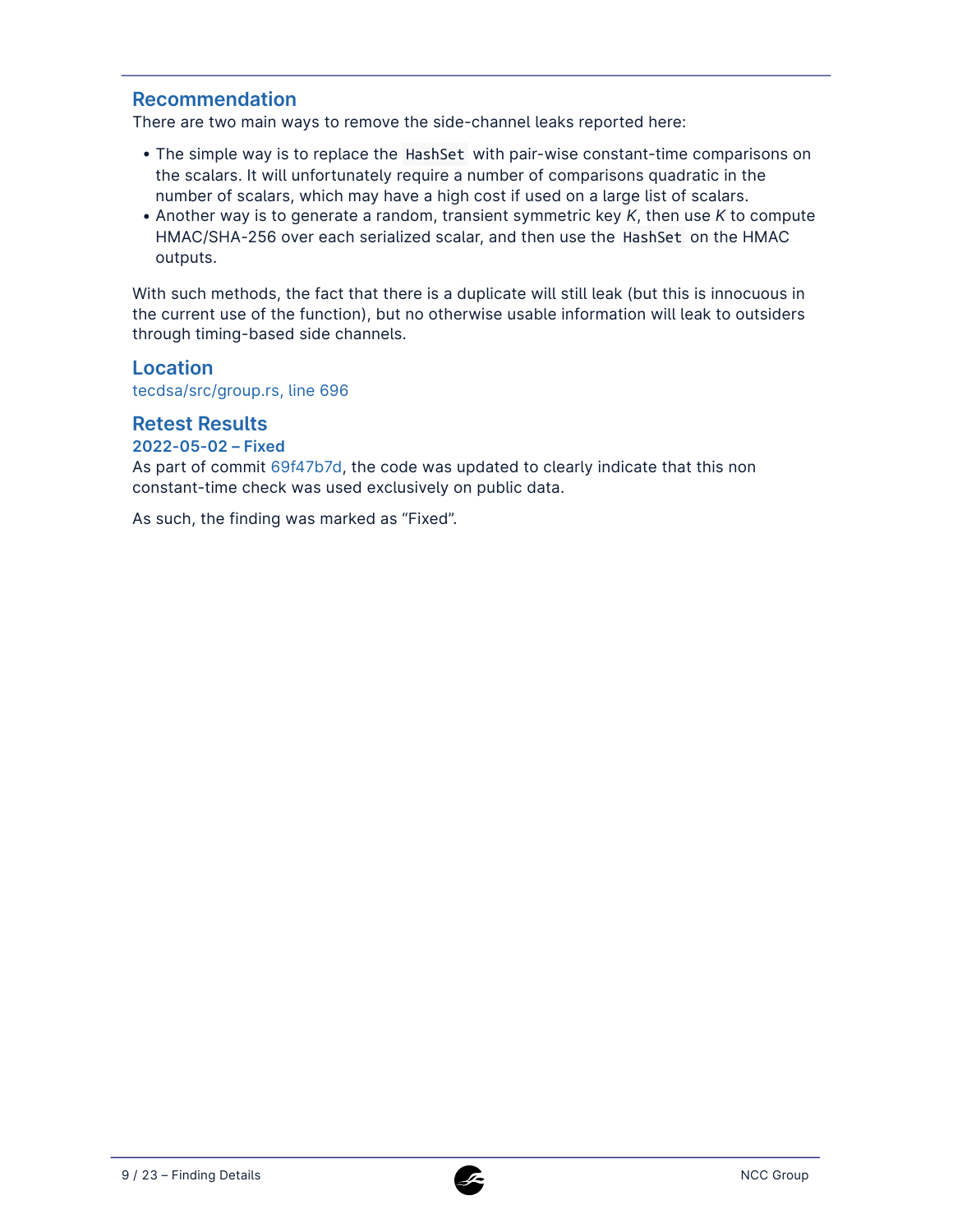# <span id="page-9-0"></span>**Square Root Extraction Leaks Input Validity Low**

| <b>Overall Risk</b>       | <b>LOW</b> |               | Finding ID NCC-E003936-TBP   |
|---------------------------|------------|---------------|------------------------------|
| Impact                    | Medium     |               | <b>Category</b> Cryptography |
| <b>Exploitability Low</b> |            | <b>Status</b> | Fixed                        |

#### **Impact**

Outsiders may infer whether a given value was a valid quadratic residue or not, based on timing-based side channels.

### **Description**

The sqrt() function, implemented on finite field elements through the derive\_field\_element() macro, computes the square root of a given input. If the input is not a quadratic residue in the field, then the function is documented to return the field element zero:

```
/// Return the square root of self mod p, or zero if no square root exists.
pub fn sqrt(&self) -> Self {
   // For p == 3 (mod 4) square root can be computed using x^(p+1)/4
   let sqrt = self.pow_vartime(&Self::MODULUS_PLUS_1_OVER_4);
   // Check that the result is valid before returning
   if sqrt.square().ct_eq(self) {
       return sqrt;
   }
   Self::zero()
}
```
This calls for two comments:

- If the input is zero, then it *is* a quadratic residue. Thus, a returned value equal to zero does not necessarily indicate that the input was not a quadratic residue; the caller must also verify whether the input was already zero or not. This test might be missed by the caller, leading to zero wrongfully declared a non-square.
- While the check on the output uses the constant-time ct\_eq() function, a conditional jump is performed immediately on the output of the test, leading to a different execution time and memory access pattern when the source value is not a quadratic residue. This occurrence is conceptually detectable through timing-based side channels.

The non-constant-time check may lead to exploitable vulnerabilities in some situations, e.g. if the square root call is part of a hash-to-curve process on low-entropy secret input such as a password. In that case, it is normal that square roots may be attempted on values which have probability about 1/2 of being quadratic residues. Information about whether a square root attempt worked or not can help an attacker reduce the cost of dictionary attacks on the low-entropy secret.

**Note:** In the current tECDSA implementation, this sqrt() function is not used. However, it is part of the public API, both directly on the defined field element type, and on the EccFieldElement wrapper (defined in src/fe.rs), making the issue potentially exploitable when the library is used in a larger application.

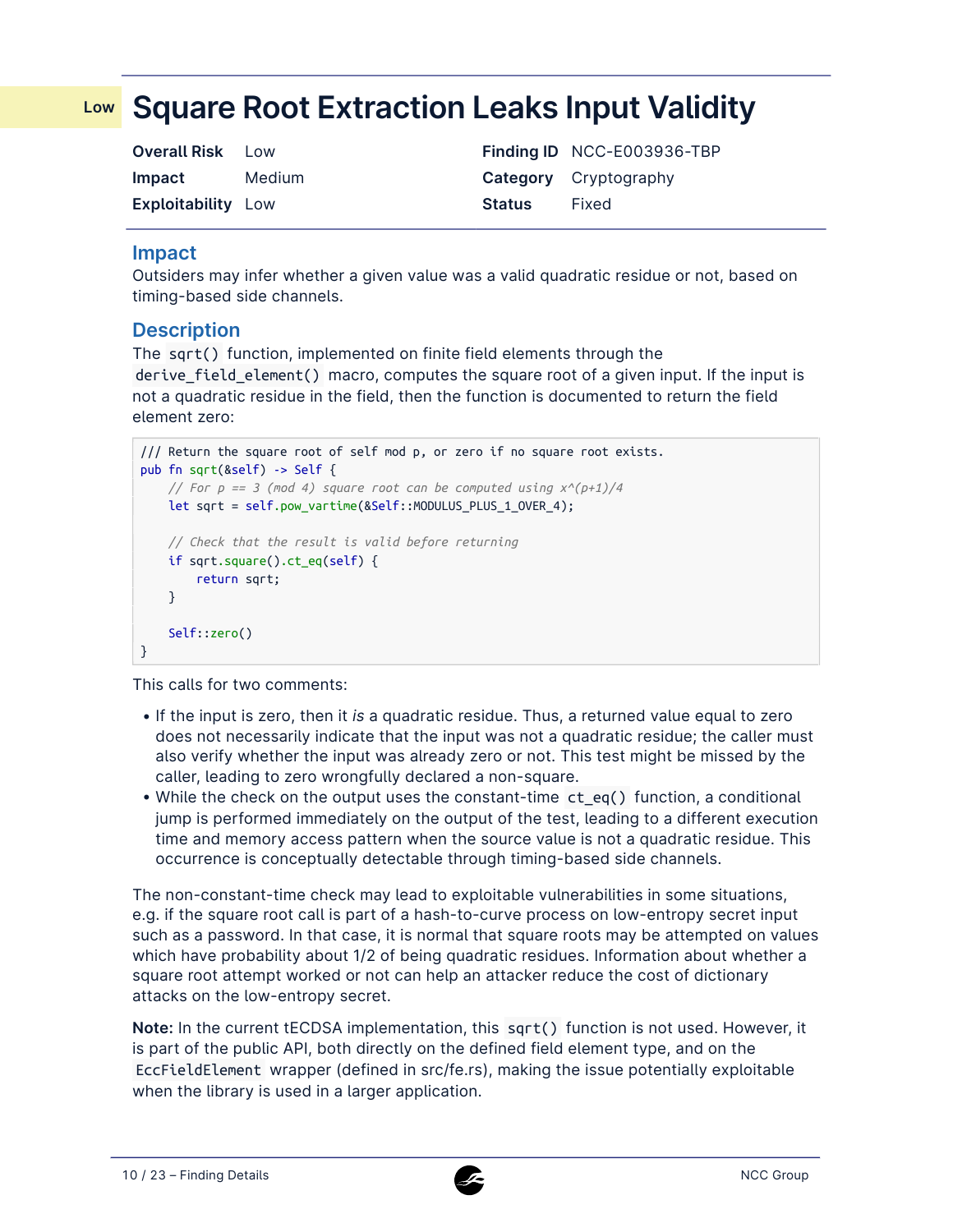# **Recommendation**

A constant-time clearing of the result can be obtained in the following way:

```
pub fn sqrt(&self) -> Self {
   // Compute putative square root in r.
   let mut r = self.pow_vartime(&Self::MODULUS_PLUS_1_OVER_4);
   // Check that r^2 yields back the input.
   let t = r \cdot square();
   let mut mm = 0u64;
    for i in 0..#limbs {
       mm |= self.limbs[i] ^ t.limbs[i];
    }
   // mm == 0 if and only if the value r is valid.
    // If mm != 0, then mm or -mm (or both) has its top bit set to 1.
    mm = ((mm | mm.write) - 63).wrapping_new();for i in 0..#limbs {
       r.limbs[i] &= mm;
    }
    r
}
```
Additionally, the API may be modified so that the sqrt() function returns *two* values, the value computed above, and an additional u64 value equal to 0 if the square root failed, or 0xFFFFFFFFFFFFFFFF otherwise (i.e. the value of mm in the code above). Such a modified API would force callers to explicitly consider the failure case, and allow them to use the returned mask for further constant-time operations.

#### **Location**

[tecdsa/fe-derive/src/lib.rs, line 505](https://github.com/dfinity/ic/blob/a18a6fa14041650e36444d959dc34ec9b23a23b6/rs/crypto/internal/crypto_lib/threshold_sig/tecdsa/fe-derive/src/lib.rs#L505)

### **Retest Results**

#### **2022-05-03 – Fixed**

As part of commit [34703fad](https://github.com/dfinity/ic/commit/34703fad074f5bb53142b2cf5f569c5c66c6c3b1), the sqrt() function was updated and now follows the approach outlined in the recommendation. Specifically, the function no longer performs a conditional jump if the result is invalid, and returns a tuple indicating whether the square root computation was correct. Additionally, equality testing as well as conditional zeroization of the result are now facilitated by the subtle crate, as can be seen in the code excerpt below.

```
pub fn sqrt(&self) -> (subtle::Choice, Self) {
    // For p == 3 (mod 4) square root can be computed using x^(p+1)/4
    // though will be nonsense for non quadratic roots.
   let mut sqrt = self.pow_vartime(&Self::MODULUS_PLUS_1_OVER_4);
   let sqrt2 = sqrt.square();
   let is_correct_sqrt = sqrt2.ct_eq(self);
   // zero the result if invalid
    sqrt.ct_assign(&Self::zero(), !is_correct_sqrt);
    (is_correct_sqrt, sqrt)
}
```
As such, the finding was marked as "Fixed".

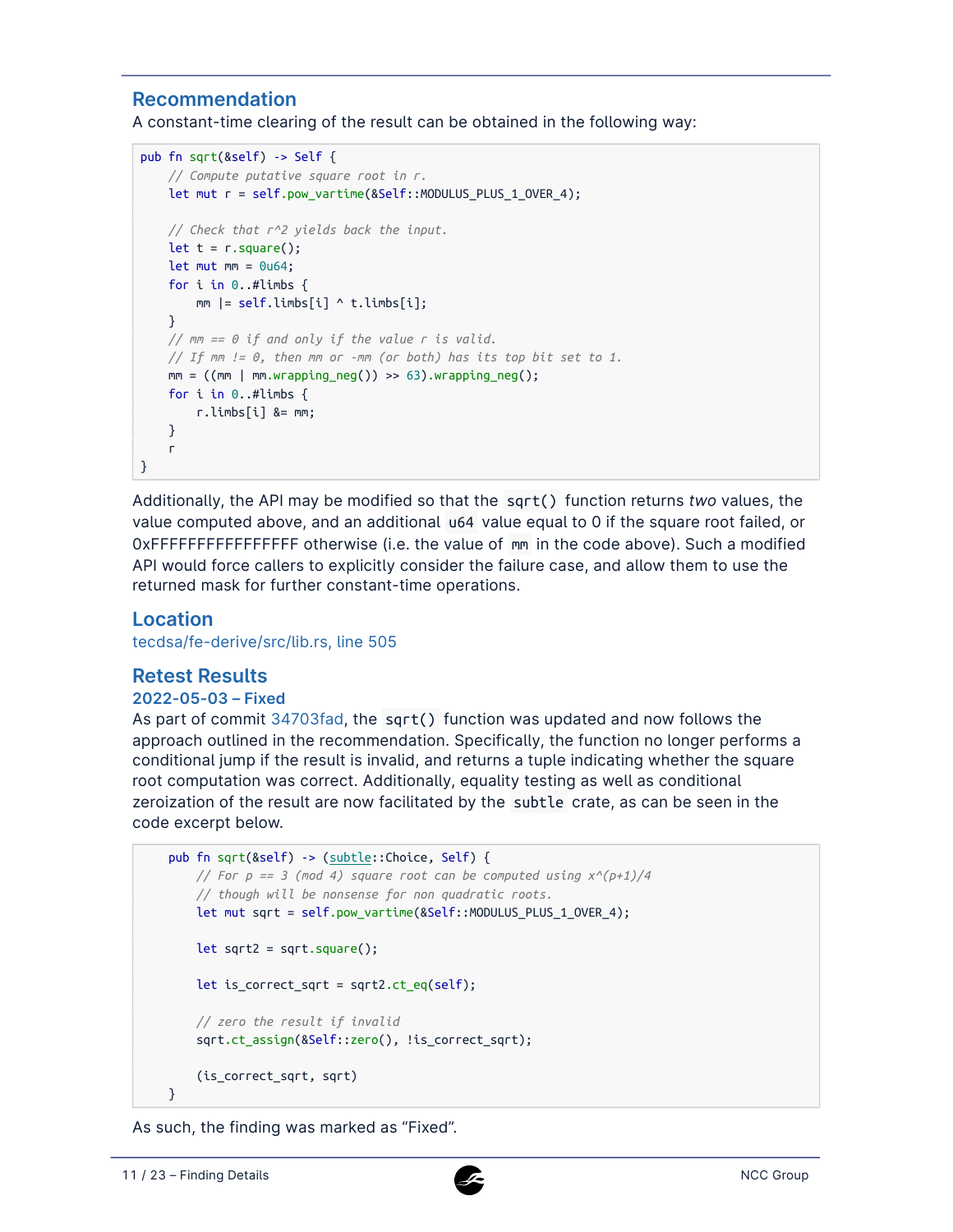# <span id="page-11-0"></span>**MEGa Ciphertext's verify\_is() Function Low Does Not Check Ephemeral Key's Curve**

| <b>Overall Risk</b> Low |                                    |               | Finding ID NCC-E003936-WXX      |
|-------------------------|------------------------------------|---------------|---------------------------------|
| <b>Impact</b>           | Low                                |               | <b>Category</b> Data Validation |
|                         | <b>Exploitability</b> Undetermined | <b>Status</b> | Fixed                           |

### **Impact**

Incomplete validation of the ephemeral\_key component of a MEGaCiphertext may be contrary to users' expectations and may lead to hard-to-debug errors later in other functions.

# **Description**

MEGa ciphertexts have two components: an ephemeral\_key (the common component, a single ECC point) and some ctexts (the individual components, a vector of ECC scalars for MEGaCiphertextSingle , or a vector of pairs of scalars for MEGaCiphertextPair ). Since both the EccPoint and EccScalar types have inherent associated elliptic curves (K256 or P256), ciphertexts must be checked to be consistent. A MEGaCiphertext's verify\_is() function (copied below for reference) appears to provide this validation: it checks that all values in ctexts have the same curve type, equal to the function's curve parameter. However, it does not perform any validation of the ciphertext's ephemeral\_key component.

| 141 | pub fn verify is(                                                                         |
|-----|-------------------------------------------------------------------------------------------|
| 142 | &self,                                                                                    |
| 143 | ctype: MEGaCiphertextType,                                                                |
| 144 | curve: EccCurveType,                                                                      |
| 145 | ) -> ThresholdEcdsaResult<()> {                                                           |
| 146 | let curves_ok = match self {                                                              |
| 147 | $MEGaCiphertext::Single(c) \Rightarrow c.ctexts.iter().all( x  x.curve_type() == curve),$ |
| 148 | $MEGaCiphertext::Pairs(c) \Rightarrow c$                                                  |
| 149 | .ctexts                                                                                   |
| 150 | $\mathsf{iter}()$                                                                         |
| 151 | $.$ all $( (x, y)  x.$ curve_type $() ==$ curve && y.curve_type $() ==$ curve),           |
| 152 | $\}$ ;                                                                                    |
| 153 |                                                                                           |
| 154 | if !curves ok $\{$                                                                        |
| 155 | return Err(ThresholdEcdsaError::CurveMismatch);                                           |
| 156 | }                                                                                         |
| 157 |                                                                                           |
| 158 | if self.ctype() != ctype {                                                                |
| 159 | return Err(ThresholdEcdsaError::InconsistentCiphertext);                                  |
| 160 | <sup>}</sup>                                                                              |
| 161 |                                                                                           |
| 162 | 0k(())                                                                                    |
| 163 | }                                                                                         |

In particular, it seems that if the function publicly\_verify\_dealing() (lib.rs) is passed a dealing whose ciphertext contains an ephemeral key from a curve other than the one specified in the function's algorithm\_id parameter, then the function could still return  $Ok(())$ . The caller could then proceed to call privately\_verify\_dealing(). (Comments indicate that "private verification must be done after the dealing has been publically

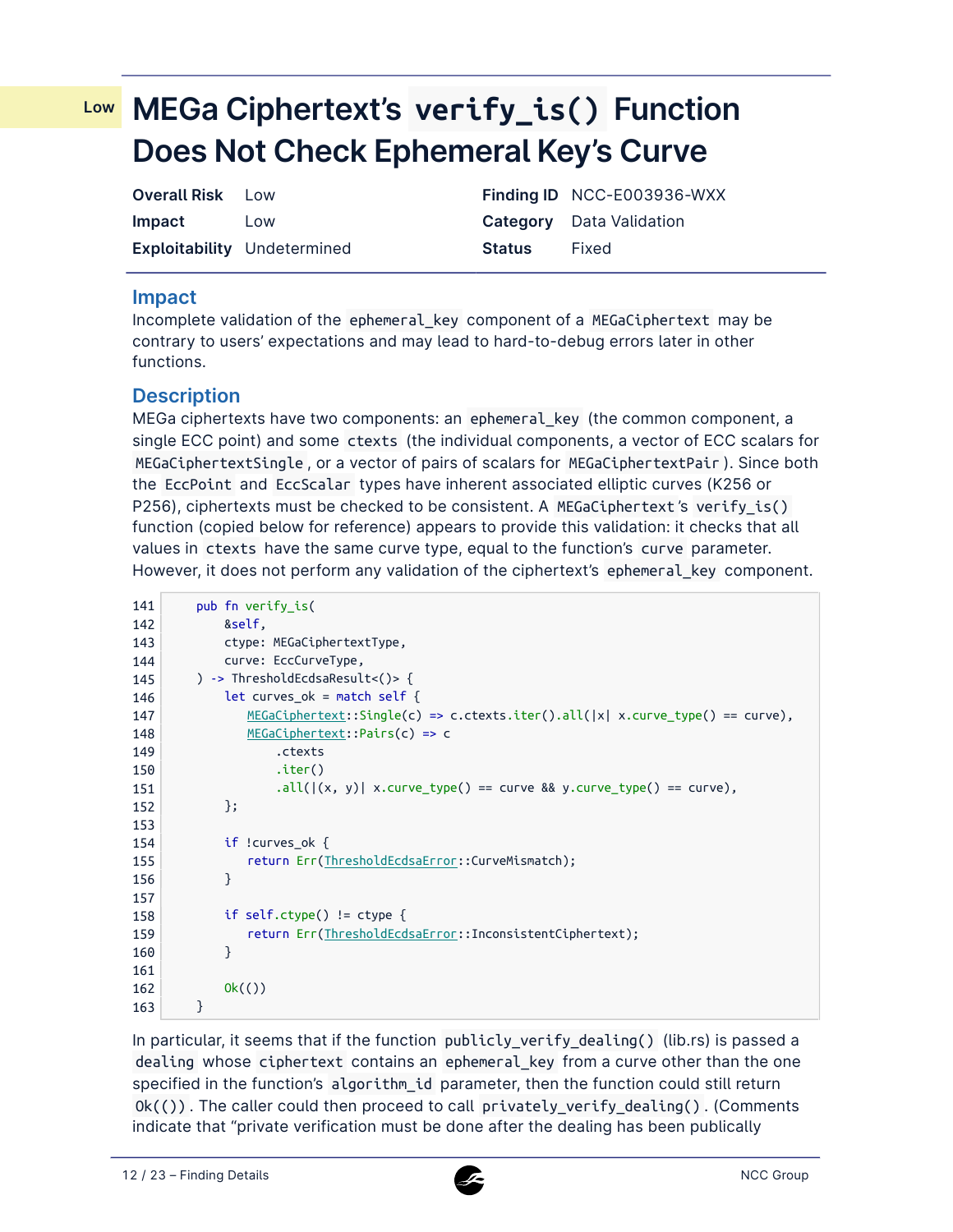verified".) If that function is called, then the dealing 's ciphertext 's decrypt() function will return a CurveMismatch error when attempting scalar multiplication of the ciphertext's ephemeral\_key and the private\_key (line 426 of mega.rs for MEGaCiphertextSingle , line 516 for MEGaCiphertextPair ). This is the "correct" error, however, a user may be confused since publicly\_verify\_dealing() and MEGaCiphertext.verify\_is() both return Ok(()) .

# **Recommendation**

- Update the MEGaCiphertext's verify\_is() function in mega.rs to check that self.ephemeral\_key 's curve type is equal to the supplied curve parameter.
- Expand testing (in tests/mega.rs) to include unit tests for positive and negative cases of verify\_is() .

## **Location**

[tecdsa/src/mega.rs, line 141](https://github.com/dfinity/ic/blob/a18a6fa14041650e36444d959dc34ec9b23a23b6/rs/crypto/internal/crypto_lib/threshold_sig/tecdsa/src/mega.rs#L141)

## **Retest Results**

**2022-05-02 – Fixed** 

As part of commit [d8605fec,](https://github.com/dfinity/ic/commit/d8605feca47e53e6ca1acd315d378a9db6888eed) the following check was added to the verify is() function:

```
if self.ephemeral_key().curve_type() != curve {
    return Err(ThresholdEcdsaError::CurveMismatch);
}
```
As such, the finding was marked as "Fixed".

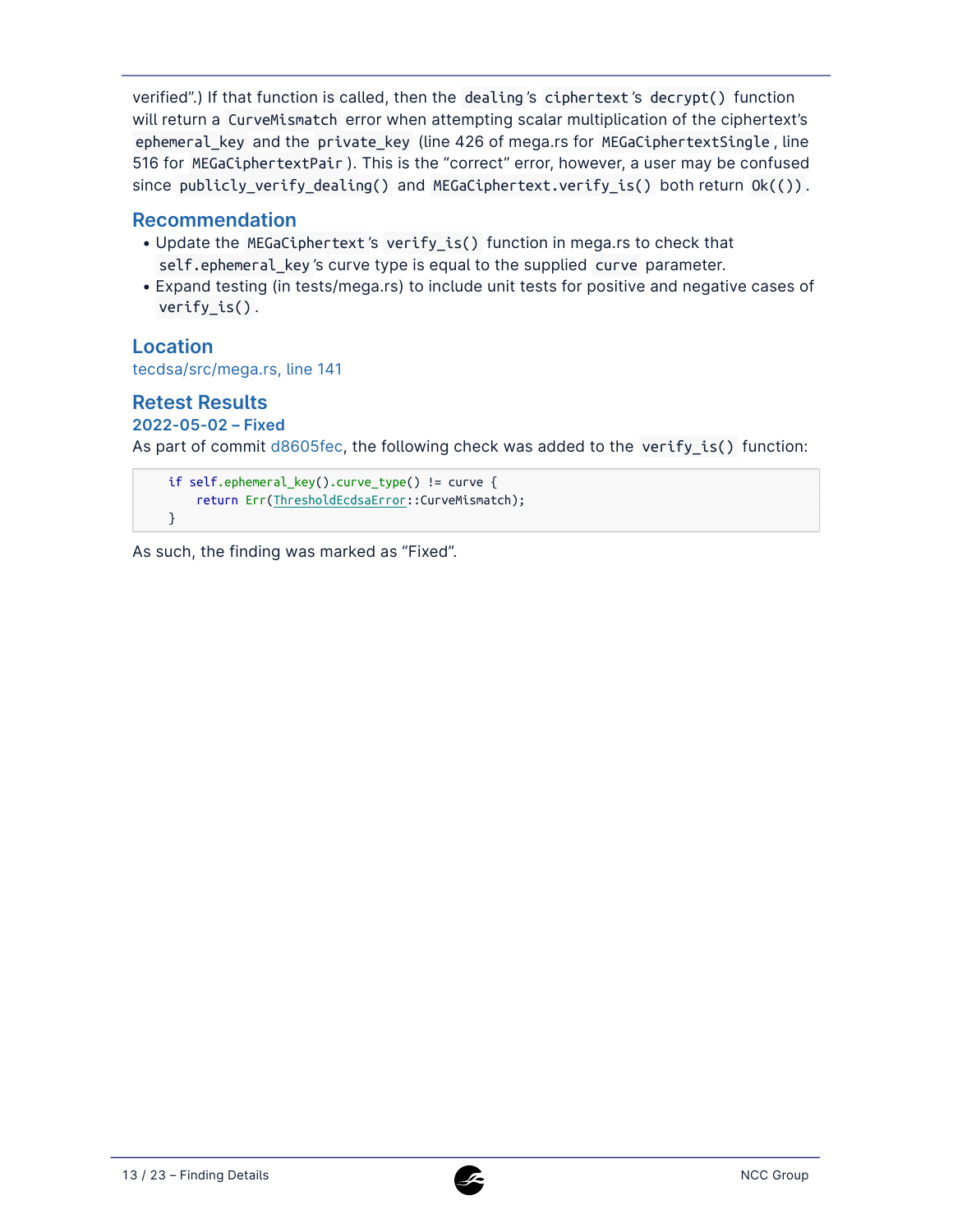# <span id="page-13-0"></span>**Outdated Dependencies Info**

| <b>Overall Risk</b> Informational |              |                          | Finding ID NCC-E003936-T4U |
|-----------------------------------|--------------|--------------------------|----------------------------|
| <b>Impact</b>                     | Undetermined | <b>Category</b> Patching |                            |
| <b>Exploitability Low</b>         |              | Status                   | Partially Fixed            |

#### **Impact**

Unmaintained or deprecated dependencies are unlikely to receive future security updates if a vulnerability is found. Dependencies with known vulnerabilities may provide an advantage to an attacker, as the details of these vulnerabilities are publicly disclosed.

#### **Description**

The cargo-audit tool automatically scans Rust projects for crates with known security vulnerabilities or warnings. One dependency of the tecdsa project gets flagged by this tool because it is unmaintained.

| Crate:              | serde cbor                                                |
|---------------------|-----------------------------------------------------------|
| Version:            | 0.11.2                                                    |
| Warning:            | unmaintained                                              |
| Title:              | serde cbor is unmaintained                                |
| Date:               | 2021-08-15                                                |
| ID:                 | RUSTSEC-2021-0127                                         |
| URL:                | https://rustsec.org/advisories/RUSTSEC-2021-0127          |
| Dependency tree:    |                                                           |
| serde cbor 0.11.2   |                                                           |
|                     | $\leftarrow$ ic-crypto-internal-threshold-sig-ecdsa 0.1.0 |
| $-$ criterion 0.3.5 |                                                           |
|                     | ic-crypto-internal-threshold-sig-ecdsa 0.1.0              |
|                     |                                                           |

```
warning: 1 allowed warning found
```
Additionally, the cargo outdated subcommand highlights a number of the dependencies as outdated, see the excerpt below.

| Name                         | Project          | Compat                                                                                                                                                                                                                                                                                                                                                                                       | Latest  | Kind        | Platform                      |
|------------------------------|------------------|----------------------------------------------------------------------------------------------------------------------------------------------------------------------------------------------------------------------------------------------------------------------------------------------------------------------------------------------------------------------------------------------|---------|-------------|-------------------------------|
|                              |                  |                                                                                                                                                                                                                                                                                                                                                                                              |         |             |                               |
| autocfg->autocfg             | 1.1.0            | $- - -$                                                                                                                                                                                                                                                                                                                                                                                      | Removed | Normal      |                               |
| block-buffer->block-padding  | 0.2.1            | $\sim$ $\sim$ $\sim$                                                                                                                                                                                                                                                                                                                                                                         | Removed | Normal      |                               |
| block-buffer->generic-array  | 0.14.5           | $\sim$ $\sim$ $\sim$                                                                                                                                                                                                                                                                                                                                                                         | Removed | Normal      |                               |
| digest->generic-array        | 0.14.5           | $- - -$                                                                                                                                                                                                                                                                                                                                                                                      | Removed | Normal      |                               |
| fe-derive->num-bigint-dig    | 0.7.0            | $- - -$                                                                                                                                                                                                                                                                                                                                                                                      | 0.8.1   | Normal      |                               |
| generic-array->typenum       | 1.15.0           | $\frac{1}{2} \frac{1}{2} \frac{1}{2} \frac{1}{2} \frac{1}{2} \frac{1}{2} \frac{1}{2} \frac{1}{2} \frac{1}{2} \frac{1}{2} \frac{1}{2} \frac{1}{2} \frac{1}{2} \frac{1}{2} \frac{1}{2} \frac{1}{2} \frac{1}{2} \frac{1}{2} \frac{1}{2} \frac{1}{2} \frac{1}{2} \frac{1}{2} \frac{1}{2} \frac{1}{2} \frac{1}{2} \frac{1}{2} \frac{1}{2} \frac{1}{2} \frac{1}{2} \frac{1}{2} \frac{1}{2} \frac{$ | Removed | Normal      |                               |
| generic-array->version check | 0.9.4            | $\sim$ $\sim$ $\sim$                                                                                                                                                                                                                                                                                                                                                                         | Removed | Build       |                               |
| qetrandom->cfg-if            | 1.0.0            | $\frac{1}{2} \frac{1}{2} \frac{1}{2} \frac{1}{2} \frac{1}{2} \frac{1}{2} \frac{1}{2} \frac{1}{2} \frac{1}{2} \frac{1}{2} \frac{1}{2} \frac{1}{2} \frac{1}{2} \frac{1}{2} \frac{1}{2} \frac{1}{2} \frac{1}{2} \frac{1}{2} \frac{1}{2} \frac{1}{2} \frac{1}{2} \frac{1}{2} \frac{1}{2} \frac{1}{2} \frac{1}{2} \frac{1}{2} \frac{1}{2} \frac{1}{2} \frac{1}{2} \frac{1}{2} \frac{1}{2} \frac{$ | Removed | Normal      |                               |
| getrandom->libc              | 0.2.120          | $\sim$ $\sim$ $\sim$                                                                                                                                                                                                                                                                                                                                                                         | Removed | Normal      | cfq(unix)                     |
| getrandom->wasi              | // <snip></snip> |                                                                                                                                                                                                                                                                                                                                                                                              |         |             |                               |
| getrandom->wasi              | // <snip></snip> |                                                                                                                                                                                                                                                                                                                                                                                              |         |             |                               |
| num-bigint-dig->autocfg      | 0.1.8            | ---                                                                                                                                                                                                                                                                                                                                                                                          | Removed | Build       |                               |
| rand                         | 0.7.3            | $\frac{1}{2} \frac{1}{2} \frac{1}{2} \frac{1}{2} \frac{1}{2} \frac{1}{2} \frac{1}{2} \frac{1}{2} \frac{1}{2} \frac{1}{2} \frac{1}{2} \frac{1}{2} \frac{1}{2} \frac{1}{2} \frac{1}{2} \frac{1}{2} \frac{1}{2} \frac{1}{2} \frac{1}{2} \frac{1}{2} \frac{1}{2} \frac{1}{2} \frac{1}{2} \frac{1}{2} \frac{1}{2} \frac{1}{2} \frac{1}{2} \frac{1}{2} \frac{1}{2} \frac{1}{2} \frac{1}{2} \frac{$ | 0.8.5   | Development | - - -                         |
| rand->getrandom              | 0.1.16           | $\frac{1}{2} \frac{1}{2} \frac{1}{2} \frac{1}{2} \frac{1}{2} \frac{1}{2} \frac{1}{2} \frac{1}{2} \frac{1}{2} \frac{1}{2} \frac{1}{2} \frac{1}{2} \frac{1}{2} \frac{1}{2} \frac{1}{2} \frac{1}{2} \frac{1}{2} \frac{1}{2} \frac{1}{2} \frac{1}{2} \frac{1}{2} \frac{1}{2} \frac{1}{2} \frac{1}{2} \frac{1}{2} \frac{1}{2} \frac{1}{2} \frac{1}{2} \frac{1}{2} \frac{1}{2} \frac{1}{2} \frac{$ | Removed | Normal      |                               |
| rand->rand chacha            | 0.2.2            | $- - -$                                                                                                                                                                                                                                                                                                                                                                                      | 0.3.1   | Normal      | $<$ snip $>$<br>$\frac{1}{2}$ |
| rand->rand core              | 0.5.1            | $\frac{1}{2} \frac{1}{2} \frac{1}{2} \frac{1}{2} \frac{1}{2} \frac{1}{2} \frac{1}{2} \frac{1}{2} \frac{1}{2} \frac{1}{2} \frac{1}{2} \frac{1}{2} \frac{1}{2} \frac{1}{2} \frac{1}{2} \frac{1}{2} \frac{1}{2} \frac{1}{2} \frac{1}{2} \frac{1}{2} \frac{1}{2} \frac{1}{2} \frac{1}{2} \frac{1}{2} \frac{1}{2} \frac{1}{2} \frac{1}{2} \frac{1}{2} \frac{1}{2} \frac{1}{2} \frac{1}{2} \frac{$ | 0.6.3   | Normal      |                               |
| rand->rand hc                | 0.2.0            | $\frac{1}{2} \frac{1}{2} \frac{1}{2} \frac{1}{2} \frac{1}{2} \frac{1}{2} \frac{1}{2} \frac{1}{2} \frac{1}{2} \frac{1}{2} \frac{1}{2} \frac{1}{2} \frac{1}{2} \frac{1}{2} \frac{1}{2} \frac{1}{2} \frac{1}{2} \frac{1}{2} \frac{1}{2} \frac{1}{2} \frac{1}{2} \frac{1}{2} \frac{1}{2} \frac{1}{2} \frac{1}{2} \frac{1}{2} \frac{1}{2} \frac{1}{2} \frac{1}{2} \frac{1}{2} \frac{1}{2} \frac{$ | Removed | Development | ---                           |
| rand chacha                  | 0.2.2            |                                                                                                                                                                                                                                                                                                                                                                                              | 0.3.1   | Normal      |                               |
|                              |                  |                                                                                                                                                                                                                                                                                                                                                                                              |         |             |                               |

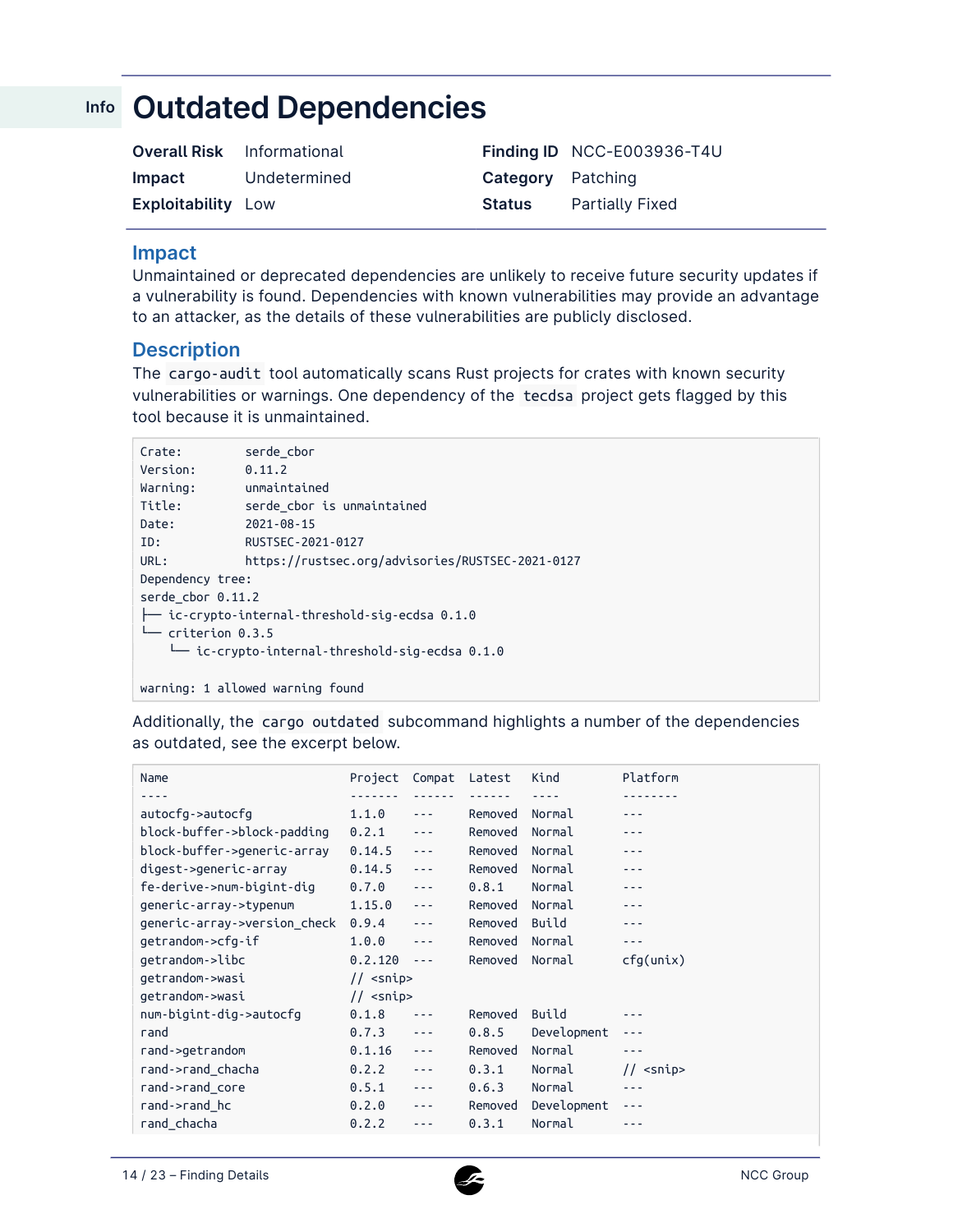| 0.5.1  | $\sim$ $\sim$ $\sim$                                                                                                                                                                                                                                                                                                                                                                         | 0.6.3   |        | ---     |
|--------|----------------------------------------------------------------------------------------------------------------------------------------------------------------------------------------------------------------------------------------------------------------------------------------------------------------------------------------------------------------------------------------------|---------|--------|---------|
| 0.5.1  | $\sim$ $\sim$ $\sim$                                                                                                                                                                                                                                                                                                                                                                         | 0.6.3   | Normal | ---     |
| 0.1.16 | $\sim$ $\sim$ $\sim$                                                                                                                                                                                                                                                                                                                                                                         | 0.2.5   | Normal | $- - -$ |
| 0.1.16 | $\sim$ $\sim$ $\sim$                                                                                                                                                                                                                                                                                                                                                                         | Removed | Normal | ---     |
| 0.5.1  | $\sim$ $ \sim$                                                                                                                                                                                                                                                                                                                                                                               | Removed | Normal | $- - -$ |
| 0.9.9  | $\sim$ $\sim$ $\sim$                                                                                                                                                                                                                                                                                                                                                                         | 0.10.2  | Normal | ---     |
| 0.9.0  | $\sim$ $\sim$ $\sim$                                                                                                                                                                                                                                                                                                                                                                         | Removed | Normal | $- - -$ |
| 0.9.0  | $\frac{1}{2} \frac{1}{2} \frac{1}{2} \frac{1}{2} \frac{1}{2} \frac{1}{2} \frac{1}{2} \frac{1}{2} \frac{1}{2} \frac{1}{2} \frac{1}{2} \frac{1}{2} \frac{1}{2} \frac{1}{2} \frac{1}{2} \frac{1}{2} \frac{1}{2} \frac{1}{2} \frac{1}{2} \frac{1}{2} \frac{1}{2} \frac{1}{2} \frac{1}{2} \frac{1}{2} \frac{1}{2} \frac{1}{2} \frac{1}{2} \frac{1}{2} \frac{1}{2} \frac{1}{2} \frac{1}{2} \frac{$ | 0.10.3  | Normal | - - -   |
| 0.3.0  | $- - -$                                                                                                                                                                                                                                                                                                                                                                                      | Removed | Normal | - - -   |
|        |                                                                                                                                                                                                                                                                                                                                                                                              |         |        | Normal  |

The fe-derive crate currently also uses a few outdated dependencies.

| Name                                                            |       |                   | Project Compat Latest Kind |                | Platform                   |
|-----------------------------------------------------------------|-------|-------------------|----------------------------|----------------|----------------------------|
|                                                                 |       |                   |                            |                |                            |
| autocfg->autocfg                                                | 1.1.0 | 200 April 200     | Removed Normal ---         |                |                            |
| num-bigint-dig                                                  | 0.7.0 | <b>Contractor</b> | 0.8.1                      | $Normal - - -$ |                            |
| $num\text{-}bigint\text{-}diq\text{-}zautocfq$ $0.1.8$ $\cdots$ |       |                   | Removed Build              |                | $\sim$ 100 $\pm$ 100 $\pm$ |

## **Recommendation**

Update all dependencies and tools to the latest versions recommended for production deployment. Add a gating milestone to the development process that involves reviewing all dependencies for outdated or vulnerable versions.

#### **Location**

- [tecdsa/Cargo.toml](https://github.com/dfinity/ic/blob/a18a6fa14041650e36444d959dc34ec9b23a23b6/rs/crypto/internal/crypto_lib/threshold_sig/tecdsa/Cargo.toml)
- [tecdsa/fe-derive/Cargo.toml](https://github.com/dfinity/ic/blob/a18a6fa14041650e36444d959dc34ec9b23a23b6/rs/crypto/internal/crypto_lib/threshold_sig/tecdsa/fe-derive/Cargo.toml)

## **Retest Results**

#### **2022-05-03 – Partially Fixed**

Some of the dependencies were updated, for example as part of commit [4faa01f2.](https://github.com/dfinity/ic/commit/4faa01f22eb10e9f9c3b87aa689a09ddc2d6c613)

However, ensuring dependencies are up-to-date and do not expose known vulnerabilities is a constant battle. For example, a run of the cargo audit tool (excerpted below) now highlights the crossbeam-channel crate as having been yanked .

```
Crate: crossbeam-channel
Version: 0.5.3
Warning: yanked
Dependency tree:
crossbeam-channel 0.5.3
\Box rayon-core 1.9.1
   \sqcup rayon 1.5.1
       └── criterion 0.3.5
           └── ic-crypto-internal-threshold-sig-ecdsa 0.1.0
```
Additionally, DFINITY indicated that the unmaintained serde\_cbor crate would be addressed at a later point, and that the risk was currently accepted.

As such, this finding was marked as "Partially Fixed".

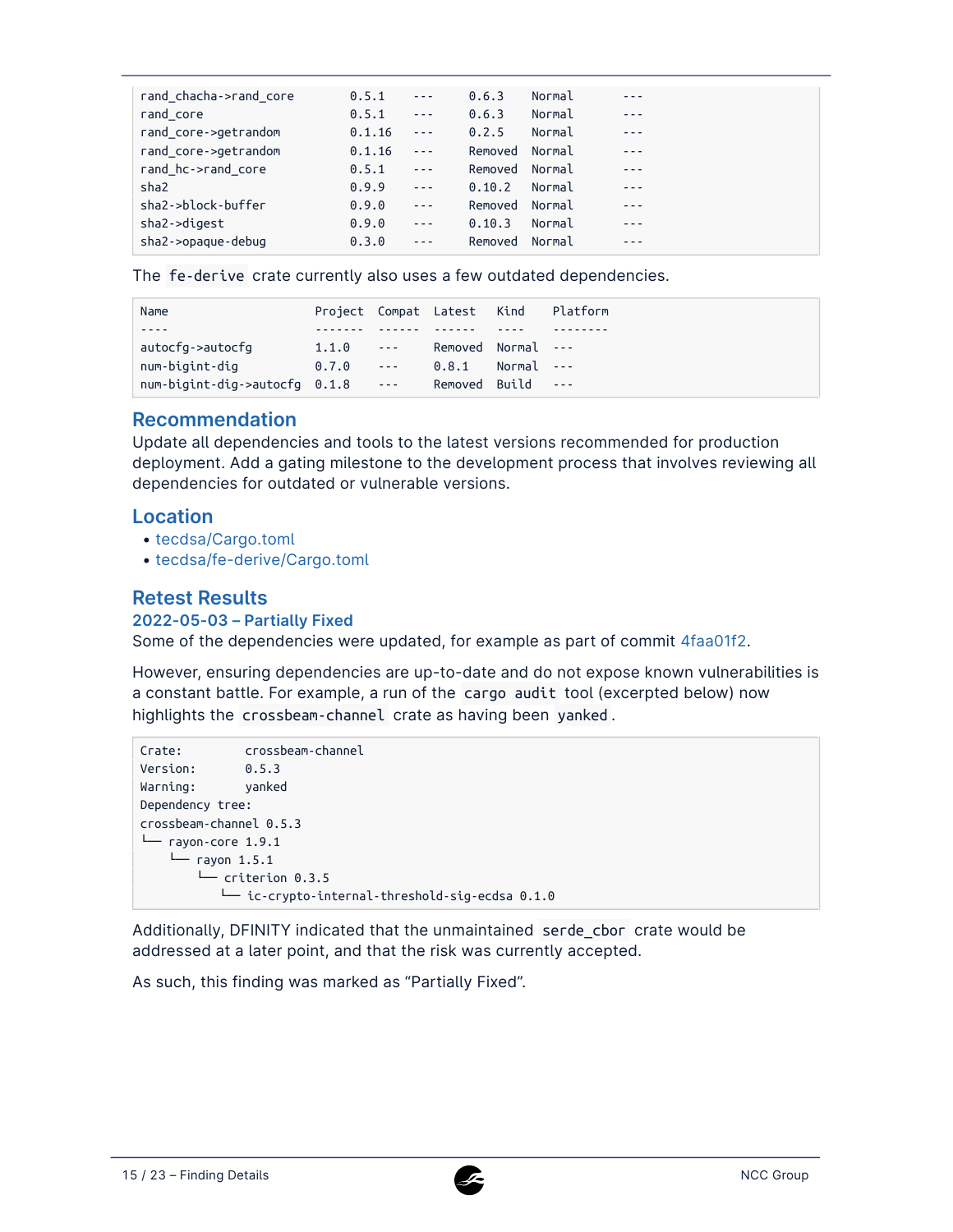# **5 Finding Field Definitions**

The following sections describe the risk rating and category assigned to issues NCC Group identified.

# **Risk Scale**

NCC Group uses a composite risk score that takes into account the severity of the risk, application's exposure and user population, technical difficulty of exploitation, and other factors. The risk rating is NCC Group's recommended prioritization for addressing findings. Every organization has a different risk sensitivity, so to some extent these recommendations are more relative than absolute guidelines.

#### **Overall Risk**

Overall risk reflects NCC Group's estimation of the risk that a finding poses to the target system or systems. It takes into account the impact of the finding, the difficulty of exploitation, and any other relevant factors.

| Rating               | <b>Description</b>                                                                                                                                                                                        |
|----------------------|-----------------------------------------------------------------------------------------------------------------------------------------------------------------------------------------------------------|
| <b>Critical</b>      | Implies an immediate, easily accessible threat of total compromise.                                                                                                                                       |
| <b>High</b>          | Implies an immediate threat of system compromise, or an easily<br>accessible threat of large-scale breach.                                                                                                |
| <b>Medium</b>        | A difficult to exploit threat of large-scale breach, or easy compromise of<br>a small portion of the application.                                                                                         |
| Low                  | Implies a relatively minor threat to the application.                                                                                                                                                     |
| <b>Informational</b> | No immediate threat to the application. May provide suggestions for<br>application improvement, functional issues with the application, or<br>conditions that could later lead to an exploitable finding. |

#### **Impact**

Impact reflects the effects that successful exploitation has upon the target system or systems. It takes into account potential losses of confidentiality, integrity and availability, as well as potential reputational losses.

| Rating        | <b>Description</b>                                                                                                                                            |
|---------------|---------------------------------------------------------------------------------------------------------------------------------------------------------------|
| <b>High</b>   | Attackers can read or modify all data in a system, execute arbitrary code on<br>the system, or escalate their privileges to superuser level.                  |
| <b>Medium</b> | Attackers can read or modify some unauthorized data on a system, deny<br>access to that system, or gain significant internal technical information.           |
| Low           | Attackers can gain small amounts of unauthorized information or slightly<br>degrade system performance. May have a negative public perception of<br>security. |

### **Exploitability**

Exploitability reflects the ease with which attackers may exploit a finding. It takes into account the level of access required, availability of exploitation information, requirements relating to social engineering, race conditions, brute forcing, etc, and other impediments to exploitation.

| Rating      | <b>Description</b>                                                                                       |
|-------------|----------------------------------------------------------------------------------------------------------|
| <b>High</b> | Attackers can unilaterally exploit the finding without special permissions or<br>significant roadblocks. |

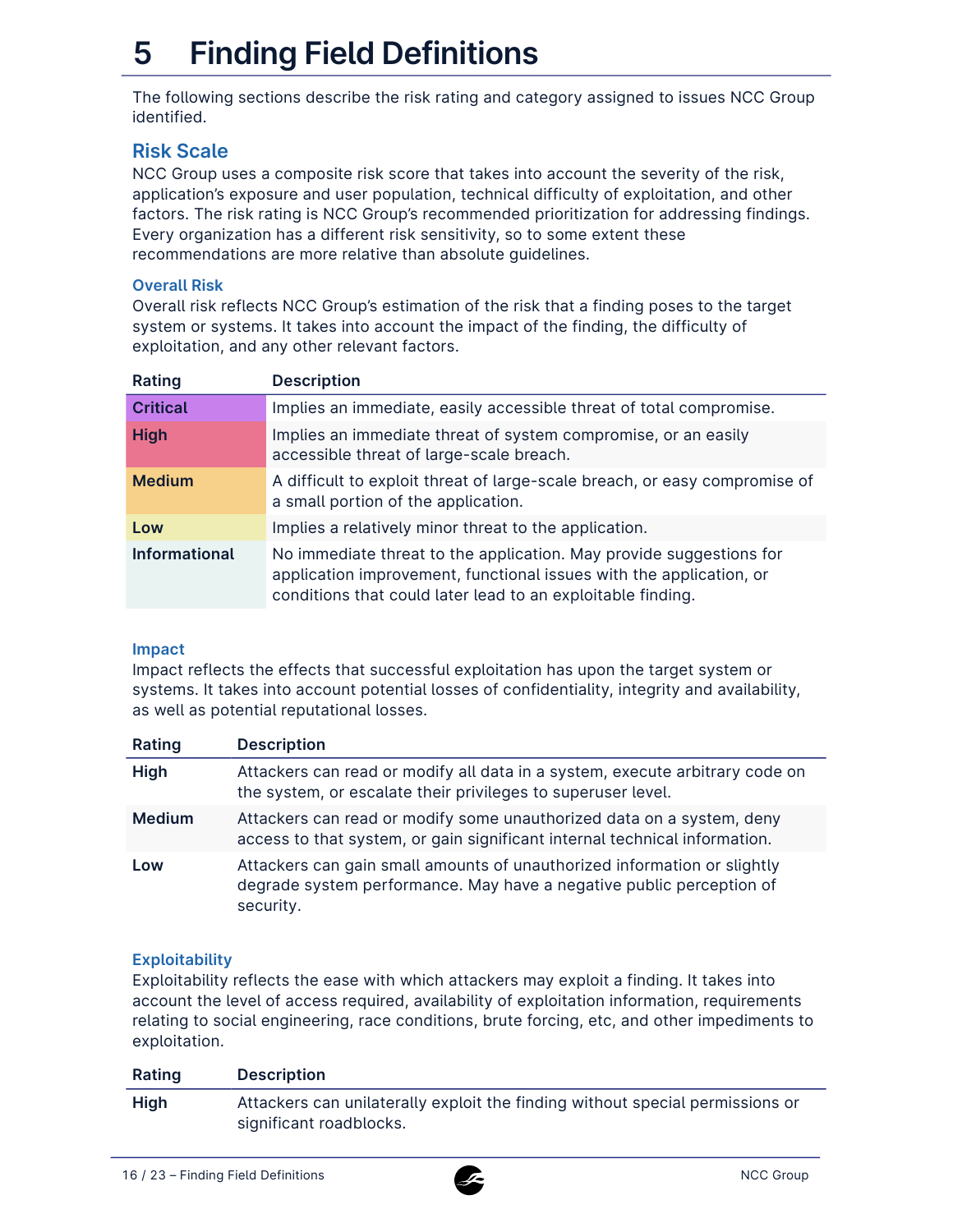| Rating        | <b>Description</b>                                                                                                                                                                                                   |
|---------------|----------------------------------------------------------------------------------------------------------------------------------------------------------------------------------------------------------------------|
| <b>Medium</b> | Attackers would need to leverage a third party, gain non-public information,<br>exploit a race condition, already have privileged access, or otherwise<br>overcome moderate hurdles in order to exploit the finding. |
| Low           | Exploitation requires implausible social engineering, a difficult race condition,<br>guessing difficult-to-guess data, or is otherwise unlikely.                                                                     |

# **Category**

NCC Group categorizes findings based on the security area to which those findings belong. This can help organizations identify gaps in secure development, deployment, patching, etc.

| <b>Category Name</b>        | <b>Description</b>                                                      |
|-----------------------------|-------------------------------------------------------------------------|
| <b>Access Controls</b>      | Related to authorization of users, and assessment of rights.            |
| <b>Auditing and Logging</b> | Related to auditing of actions, or logging of problems.                 |
| <b>Authentication</b>       | Related to the identification of users.                                 |
| Configuration               | Related to security configurations of servers, devices, or<br>software. |
| Cryptography                | Related to mathematical protections for data.                           |
| <b>Data Exposure</b>        | Related to unintended exposure of sensitive information.                |
| <b>Data Validation</b>      | Related to improper reliance on the structure or values of data.        |
| <b>Denial of Service</b>    | Related to causing system failure.                                      |
| <b>Error Reporting</b>      | Related to the reporting of error conditions in a secure fashion.       |
| Patching                    | Related to keeping software up to date.                                 |
| <b>Session Management</b>   | Related to the identification of authenticated users.                   |
| <b>Timing</b>               | Related to race conditions, locking, or order of operations.            |

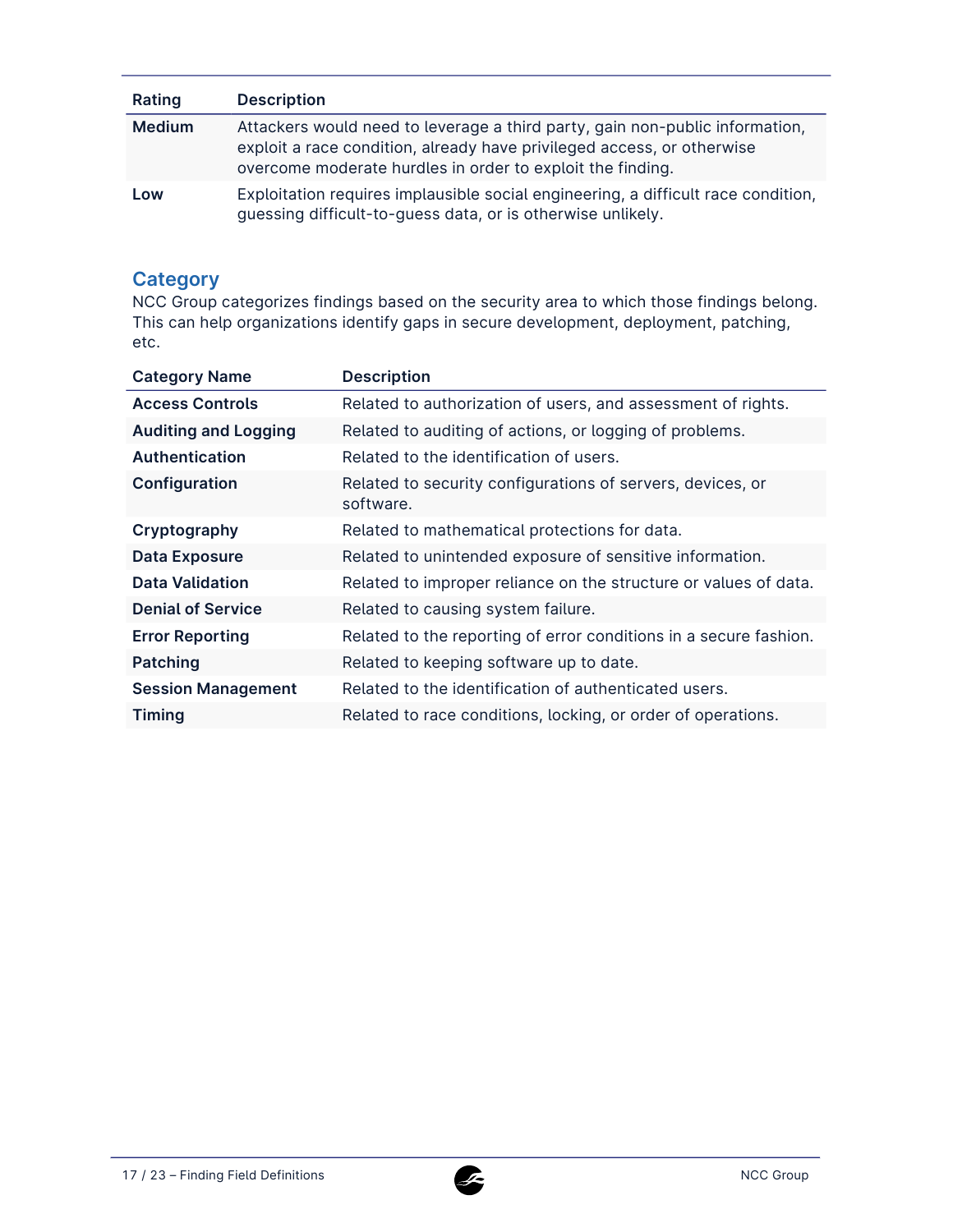# <span id="page-17-0"></span>**6 Engagement Notes**

This informational section contains a selected subset of notes and observations generated during the project. While all security issues have already been presented in the preceding individual findings, the following content presents non security-related observations and additional comments on the reference paper.

#### **Hash to curve**

The file [tecdsa/src/hash2curve.rs](https://github.com/dfinity/ic/blob/a18a6fa14041650e36444d959dc34ec9b23a23b6/rs/crypto/internal/crypto_lib/threshold_sig/tecdsa/src/hash2curve.rs) implements a number of functions to support encoding or hashing of arbitrary strings to points on an elliptic curve. These algorithms follow the IETF draft *[Hashing to Elliptic Curves](https://www.ietf.org/archive/id/draft-irtf-cfrg-hash-to-curve-14.html)*. The NCC Group team noted that the version referred to in the source code (v12) is slightly outdated and set to expire on 20 March 2022 – the current draft is v14. Even though the changes are minimal and do not directly affect the algorithms implemented, it is good practice to monitor updates and use the latest possible published versions.

Additionally, some performance improvements could be implemented in the function sqrt\_ratio() , for the generic prime case. Specifically, that function provides a fast algorithm for curves where *p == 3 (mod 4)*, but implements a naive algorithm in the general prime case, resulting in relatively slow computations.

```
if curve_type == EccCurveType::P256 || curve_type == EccCurveType::K256 {
   // Fast codepath for curves where p == 3 (mod 4)
    // See https://www.ietf.org/archive/id/draft-irtf-cfrg-hash-to-curve-12.html#appendix-
   F.2.1.2
   // <snip>
} else {
   // Generic but slower codepath for other primes
   let z = EccFieldElement::sswu_z(curve_type);
   let vinv = v.invert();
   let uov = u.mul(\&vinv)?;
   let sqrt uov = uov.sqrt();
   let uv_is_qr = !sqrt\_uov.is_zero();let z_uov = z.mul(&uov)?;
    let sqrt_z_uov = z_uov.sqrt();
    Ok((uov_is_qr, cmov(&sqrt_z_uov, &sqrt_uov, uov_is_qr)?))
}
```
*[Appendix F.2.1.1.](https://www.ietf.org/archive/id/draft-irtf-cfrg-hash-to-curve-14.html#appendix-F.2.1.1)* of the *Hashing to Elliptic Curves* draft defines a faster variant which applies to any field, while *[Appendix F.2.1.3.](https://www.ietf.org/archive/id/draft-irtf-cfrg-hash-to-curve-14.html#appendix-F.2.1.3)* describes an optimized variant for *p == 5 mod 8*.

#### **Minor discrepancy between paper and implementation**

In the function mega\_shared\_hash\_to\_scalars() in [tecdsa/src/mega.rs](https://github.com/dfinity/ic/blob/a18a6fa14041650e36444d959dc34ec9b23a23b6/rs/crypto/internal/crypto_lib/threshold_sig/tecdsa/src/mega.rs), which implements the hash function/random oracle *H\_M* that outputs elements in the message space for the purpose of encryption, an additional input is given to the random oracle, namely the dealer\_index :

```
ro.add_usize("dealer_index", dealer_index as usize)?;
ro.add_usize("recipient_index", recipient_index as usize)?;
ro.add_bytestring("associated_data", associated_data)?;
ro.add_point("public_key", public_key)?;
ro.add_point("ephemeral_key", ephemeral_key)?;
ro.add_point("shared_secret", shared_secret)?;
```
Since this adds more context to the computation than in the reference paper, the security posture is not diminished. However, consider closely matching function calls between the

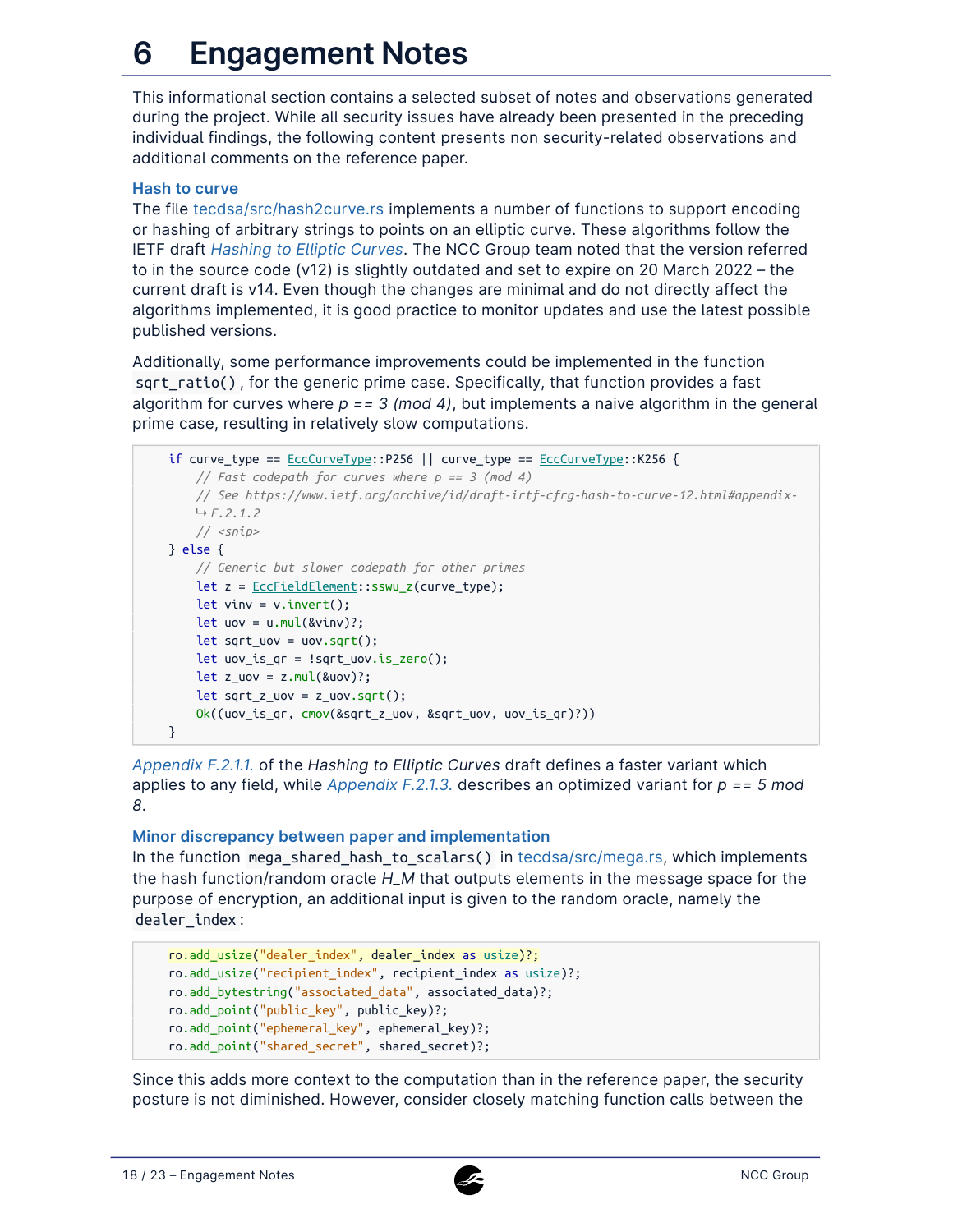implementation and the reference paper, and this for *all* functions that are direct implementations of algorithms specified in the reference paper.

#### **Address TODOs**

In [consensus/src/ecdsa/complaints.rs](https://github.com/dfinity/ic/blob/a18a6fa14041650e36444d959dc34ec9b23a23b6/rs/consensus/src/ecdsa/complaints.rs), a TODO pertaining to the verification of the number of openings satisfying the threshold is still present. This early exit condition should be implemented.

*// TODO: check num openings satisfies the threshold* match IDkgProtocol::load\_transcript\_with\_openings(&\*self.crypto, transcript, &openings) { *// <snip>*

Additionally, consider addressing all outstanding TODO s (at least pertaining to the threshold ECDSA implementation) prior to deployment.

#### **Serialization of the point-at-infinity**

In usual standards covering elliptic curve points (SEC1, ANSI X9.62, FIPS 186-4…), a curve point (*x*,*y*) can be encoded in either compressed or uncompressed formats. The uncompressed format starts with a byte of value 0x04, followed by the encodings of *x* and *y* (big-endian). The compressed format starts with a byte of value 0x02 or 0x03 (depending on the least significant bit of *y*), followed by the encoding of *x* only. The curve point-at-infinity does not have defined *x* and *y* coordinates; its standard encoding is a single byte of value 0x00. The elliptic curve backend crates deviate from the standards in that they encode the point-at-infinity into a sequence of bytes of value 0x00, with the same output length as the encoding of a non-infinity byte. Therefore, a "compressed pointat-infinity" for curve secp256k1 is a sequence of 33 bytes of value 0x00.

The EccPoint structure, defined in [tecdsa/src/group.rs,](https://github.com/dfinity/ic/blob/a18a6fa14041650e36444d959dc34ec9b23a23b6/rs/crypto/internal/crypto_lib/threshold_sig/tecdsa/src/group.rs) includes the serialize() and ser ialize\_uncompress() functions, that output the compressed and uncompressed encodings of a point, respectively. The deserialize\_any\_format() function performs decoding and accepts both compressed and uncompressed formats, while deserialize() accepts only compressed encodings. The test in the latter, though, rejects encodings of the point-atinfinity:

```
pub fn deserialize(curve: EccCurveType, bytes: &[u8]) -> ThresholdEcdsaResult<Self> {
    if bytes.len() != curve.point_bytes() || (bytes[0] != 2 && bytes[0] != 3) {
       return Err(ThresholdEcdsaError::InvalidPoint);
    }
    Self::deserialize_any_format(curve, bytes)
}
```
This function rejects any encoding whose first byte is not equal to 0x02 or 0x03; in particular, it rejects the encoding of the point-at-infinity, which starts with 0x00. This implies that serialize() and deserialize() are not perfect mirrors of each other: serialize() may produce an output that deserialize() rejects. Whether encodings of the point-at-infinity should be tolerated at all depends on the protocol, but the discrepancy between the behaviours of serialize() and deserialize() is a source of confusion that will make ulterior software maintenance harder.

#### **Polynomial output length overestimate**

The Polynomial::mul() function ([src/poly.rs, line 178\)](https://github.com/dfinity/ic/blob/a18a6fa14041650e36444d959dc34ec9b23a23b6/rs/crypto/internal/crypto_lib/threshold_sig/tecdsa/src/poly.rs#L178) computes the product of two polynomials. If the number of coefficients of the two operands are *m* and *n*, respectively, then the output should have, in general, *m*+*n*-1 coefficients. The function includes an extra

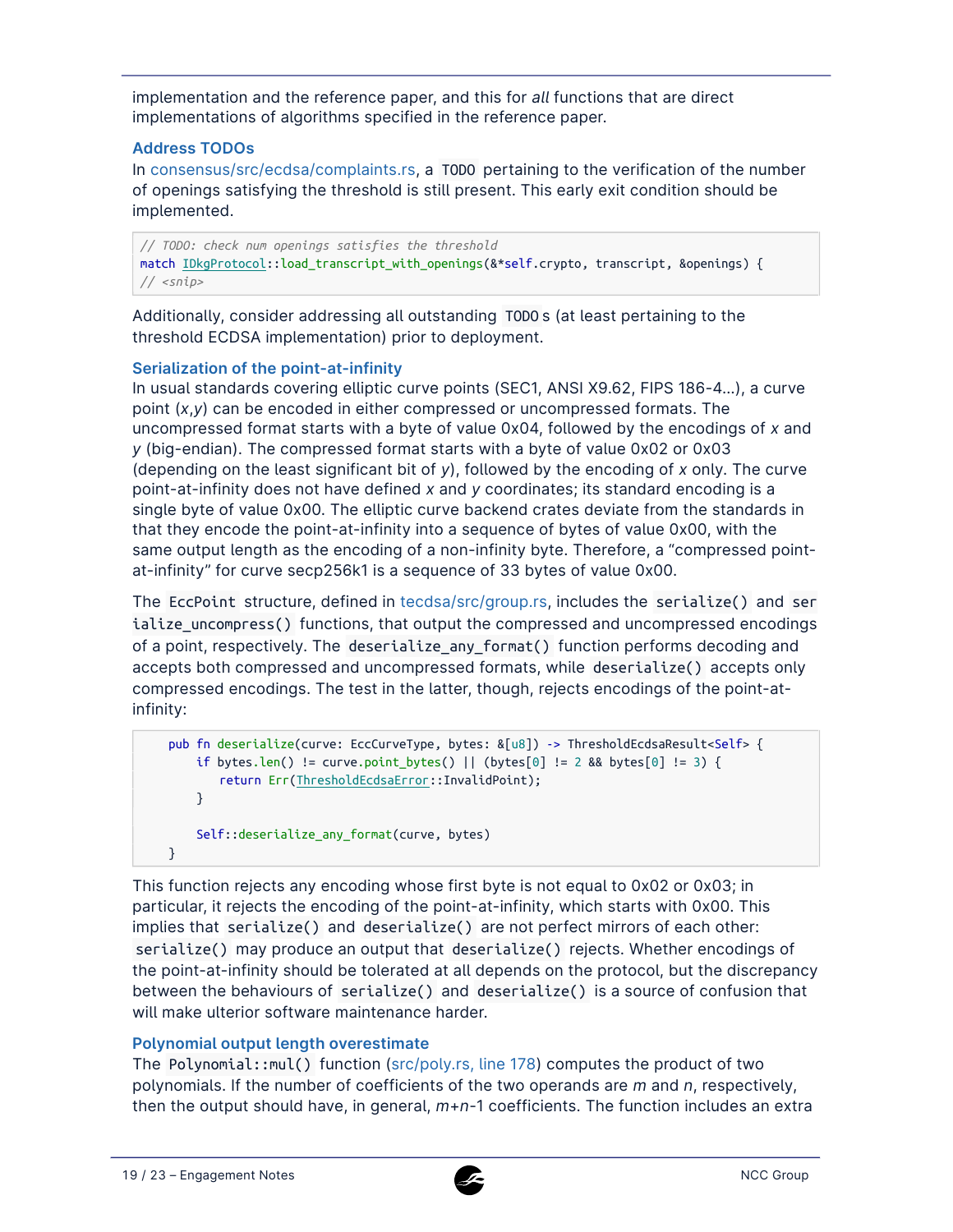step to handle the case when both operands are the null polynomial with no coefficient at all (*m* = *n* = 0):

```
let n_coeffs = std::cmp::max(lhs\_coeffs + rhs\_coeffs, 1) - 1;
```
The max() call, in that case, avoids the production of -1, an integer overflow for the unsigned type usize . This expression accurately computes the number of coefficients of the result, *except* in case one of the operand is the null polynomial while the other has at least two coefficients: if  $m = 0$  but  $n \ge 2$ , then n coeffs is equal to  $n-1$ , which is at least 1, while the product computation itself produces no coefficient value at all. The produced polynomial then has more coefficients than it should (but the extra coefficients are correctly set to zero).

This is an edge case that probably has no practical consequence.

## **Undetected failure mode in polynomial interpolation**

The Polynomial::interpolate() function (defined in [src/poly.rs\(\), starting at line 243\)](https://github.com/dfinity/ic/blob/a18a6fa14041650e36444d959dc34ec9b23a23b6/rs/crypto/internal/crypto_lib/threshold_sig/tecdsa/src/poly.rs#L243) computes, given two sequences of scalars  $x_i$  and  $y_i$ , a polynomial *f* such that  $f(x_i) = y_i$  for all *i*. The computation processes pairs  $(x_{i},y_{i})$  one by one, building in parallel the polynomial  $f$ , and a helper polynomial *g* whose roots are exactly equal to the already processed *xi* . For the input  $x_i$ , the process involves in particular computing  $1/g(x_i)$ , which raises the question of what happens if  $g(x_j)$  happens to be equal to zero. In that case, the function simply ignores that pair (*x<sub>i</sub>,y<sub>i</sub>*).

Mathematically,  $g(x_j)$  can be zero only if  $x_j$  is equal to a previously processed  $x_{j'}$  (for some *i*' <sup>&</sup>lt;*i*). If the corresponding *yi* is equal to *yi'*, then this is a spurious duplicate and ignoring it is mathematically correct, though that situation is probably erroneous; if  $y_i \neq y_{i'}$ , then interpolation is not possible and should fail. In either case, the interpolate() function should probably report an error whenever  $g(x_{\vec{i}})$  = 0, rather that silently ignoring it.

### **Hash function length check in signatures**

In [src/sign.rs, line 327](https://github.com/dfinity/ic/blob/a18a6fa14041650e36444d959dc34ec9b23a23b6/rs/crypto/internal/crypto_lib/threshold_sig/tecdsa/src/sign.rs#L327), an explicit check on the hash function length, with regard to the curve size, is performed:

```
// ECDSA has special rules for converting the hash to a scalar,
// when the hash is larger than the curve order. If this check is
// removed make sure these conversions are implemented, and not
// just doing a reduction mod order using from_bytes_wide
if hashed_message.len() != curve_type.scalar_bytes() {
   return Ok(false);
}
```
This calls for two remarks:

- 1. This check is in the signature verification function (ThresholdEcdsaCombinedSigInternal ::verify() ) but is not present in the signature generation function ( ThresholdEcdsaCombinedSigInternal::new() ). If the situation might arise one day, then it would probably be better to catch it at signature generation time rather than waiting for verification to fail.
- 2. The check is not technically complete. The ECDSA rules, specified in ANSI X9.62 and FIPS 186-4, are that the hash output is converted into a scalar by first truncating it to the size of the curve (sub)group order *in bits*, then interpreted as an integer (with unsigned big-endian encoding) and reduced modulo that order. The size *in bytes* returned by scalar\_bytes() may overestimate the actual size. For instance, if this code were to be used with Curve25519 (using its short Weierstraß representation<sup>2</sup>), whose

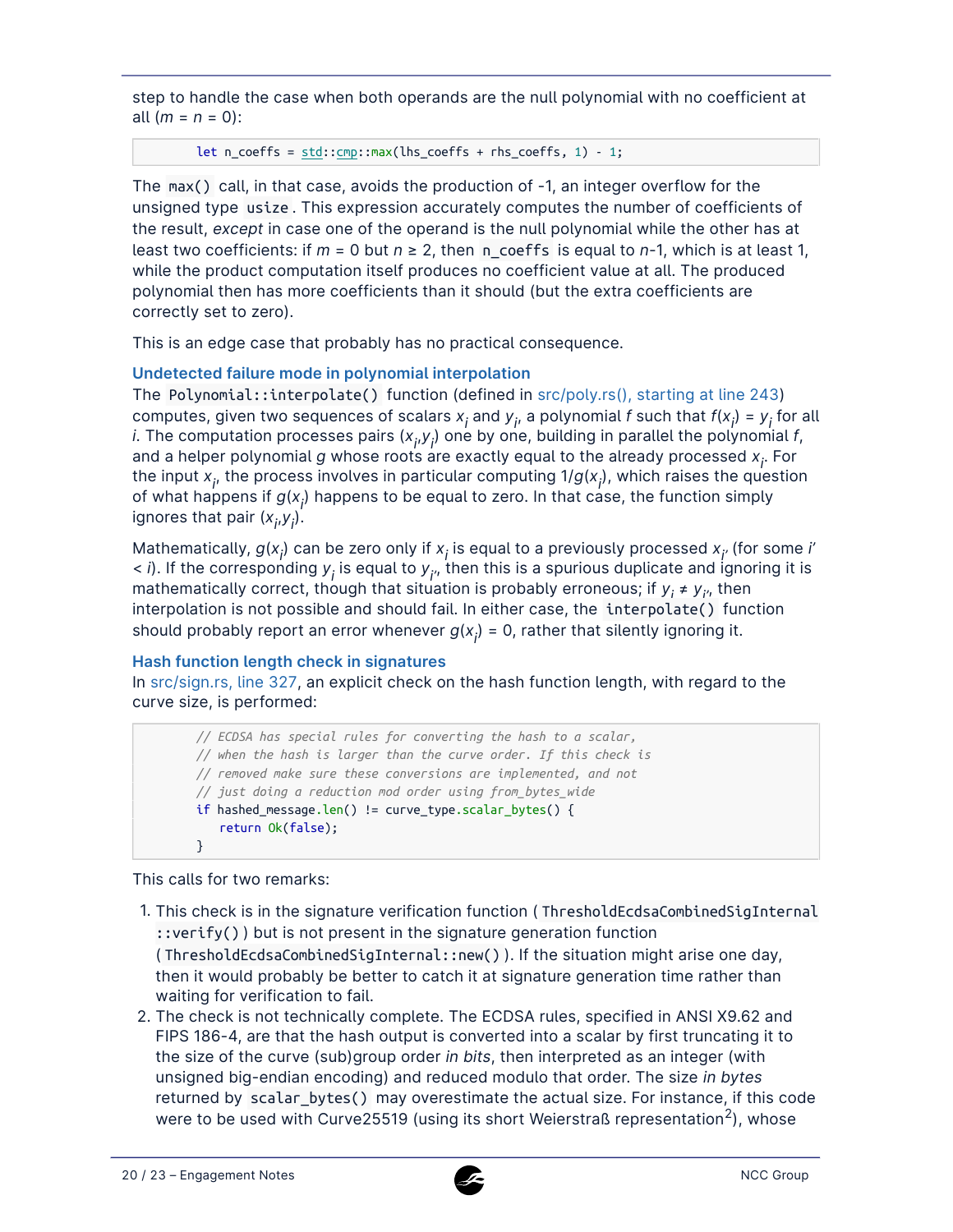subgroup order is a 253-bit integer, the ECDSA rules would call for truncating the SHA-256 output to 253 bits before modular reduction, a step that the current threshold-ECDSA implementation does not perform; however, the check on line 327 would not detect the issue.

In practice, this has no consequence as long as only curves with orders of size exactly 256 bits are used, such as secp256k1 and secp256r1. However, in the interest of future reliability, it would be appropriate to modify the test to use scalar\_bits() instead of scalar\_bytes() , and to include a copy of the same test in the signature generation function.

#### **Potential for side-channel leakage from resizing done by Polynomial.get\_coefficients()**

If the parameter num coefficients is greater than the length of the polynomial's coefficients vector, whether an error is returned by Polynomial.get\_coefficients() will depend on whether the higher coefficients are 0 or not. (See

Polynomial.get\_coefficients() in [poly.rs, line 121.](https://github.com/dfinity/ic/blob/a18a6fa14041650e36444d959dc34ec9b23a23b6/rs/crypto/internal/crypto_lib/threshold_sig/tecdsa/src/poly.rs#L121)) Suppose an adversary can control the value of num\_coefficients passed to this function and can observe whether the function returns an error or not. Then, they could submit num coefficients with one less than the small number of coefficients and see if an error is returned or not. If not, then they would learn whether the leading coefficient is 0.

Currently, the function is not used in a way that makes this side channel exploitable. This note is simply meant to point out that, if the protocol changes the way it uses this function, such abuse may be possible. If the functionality of truncating upper zero coefficients is not necessary, consider removing it to eliminate this side channel.

Also note that in SimplePolynomial::create() , a comment says "The polynomial must have at most num\_coefficients coefficients", but this function will succeed if it has more coefficients and the extra coefficients are 0.

#### **No-op ciphertext length check**

As part of the Pull Request [CRP-1455 Add PoP to MEGa encryption in Threshold ECDSA,](https://github.com/dfinity/ic/commit/d8605feca47e53e6ca1acd315d378a9db6888eed) a check validity() function was introduced in the implementation of the MEGa ciphertexts, in [mega.rs on line 163](https://github.com/dfinity/ic/commit/d8605feca47e53e6ca1acd315d378a9db6888eed#diff-23fb1648a0d1def931483dee215db134a5f18c8bbcc5a8f478e91ce3afa7b066R163). This function performs a number of consistency checks, the first one being a length check on the number of ciphertexts and the number of expected recipients, passed as a parameter to that function. This can be seen in the code excerpt provided below:

```
pub fn check_validity(
    &self,
    expected_recipients: usize,
    associated_data: &[u8],
    dealer_index: NodeIndex,
) -> ThresholdEcdsaResult<()> {
    if self.ctexts.len() != expected_recipients {
        return Err(ThresholdEcdsaError::InvalidRecipients);
    }
    // <snip>
```


<sup>2.</sup> <https://datatracker.ietf.org/doc/html/draft-ietf-lwig-curve-representations-23>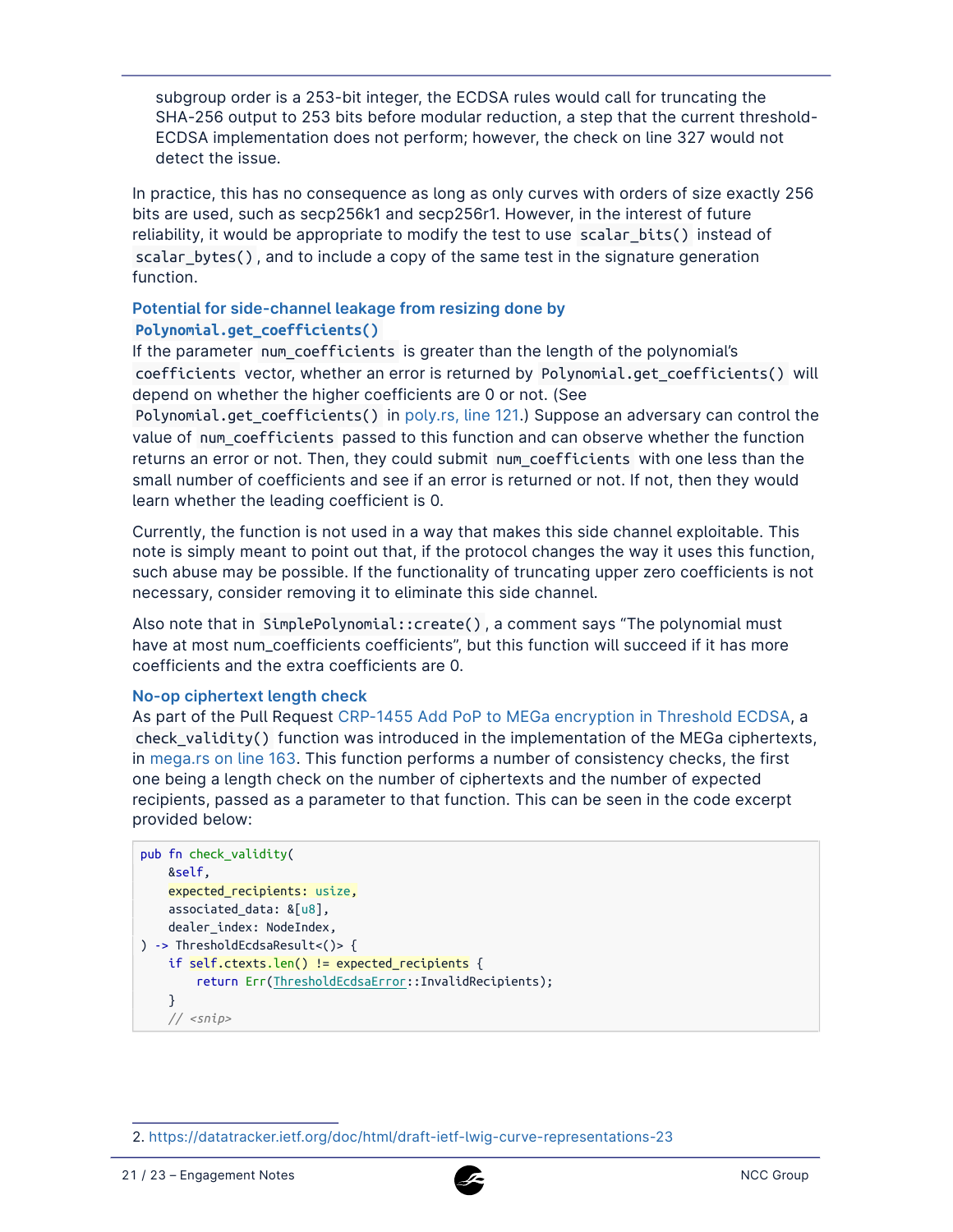In some instances, for example in the decrypt() function of the same file, this function is called with the length of the ciphertexts vector as the first argument (the expected\_recipients argument), as follows:

self.check validity(self.ctexts.len(), associated data, dealer index)?;

Hence, in that specific case, the first check in check\_validity() essentially tests that self.ctexts.len() is equal to itself. Consider slightly modifying the code to pass in the actual expected ciphertexts length in that case.

Additionally, the NCC Group team noticed that commenting out the call to self.check\_validity() in the decrypt() function (the same one highlighted previously) *did not* result in any of the tests failing. While this does not necessarily indicate a potential security issue, it does highlight that no tests are currently in place to test that functionality.

#### **Minor typos in the reference paper**

The page numbers correspond to the paper dated March 18, 2022.

- Page 2. "We an analyze the security" -> "We analyze the security"
- Page 4. "The protocol in [GKSS20] has is somewhat" -> "The protocol in [GKSS20] is somewhat"
- Page 4. "Rather than compare are work" -> "Rather than compare our work"
- Page 7. "These variations are more variations in the the forgery attack" -> "These variations are more variations in the forgery attack"
- Page 8. "and also a the execution of a resharing" -> "and also the execution of a resharing"
- Page 8. "Typically, the security of of a threshold" -> "Typically, the security of a threshold"
- Page 14. "which us used to identify" -> "which is used to identify"
- Page 17. "Feldman's VSS scheme [Ped91a] is a variation of Feldman's" -> "Feldman's" should maybe be replaced with "Pedersen's"
- Page 17. "which is signature on a message" -> "which is **a** signature on a message" •
- Page 19. "Suppose the that during key generation" -> "Suppose that during key generation"
- Page 48. "there is no compelling reason to so" -> "there is no compelling reason to do so"
- Page 48. "and other aspects of a will change depending on context" -> and "other aspects of a **dealing** will change depending on context"
- Page 50. "We assuming corresponding batch specifications" -> "We **assume** corresponding batch specifications"